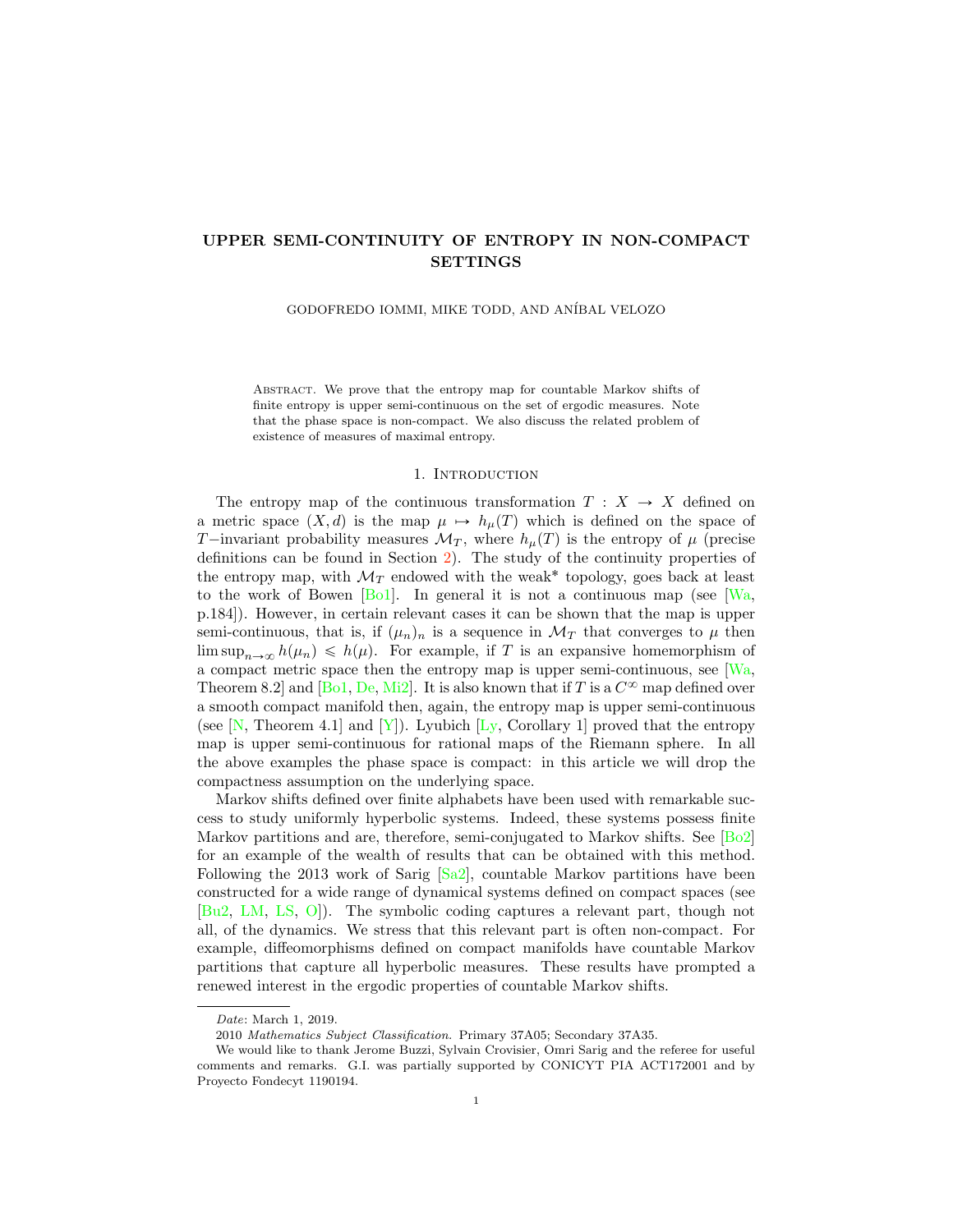In this paper we study countable Markov shifts  $(\Sigma, \sigma)$ . More precisely, the shift on sequences of elements of a countable alphabet in which the transitions, allowed and forbidden, are described by a directed graph (see Section [3](#page-5-0) for definitions). The space  $\Sigma$  is usually non-compact with respect to its natural topology. If the alphabet is finite, a so-called subshift of finite type, and so the space  $\Sigma$  is compact, it is a classical result that the entropy map is upper semi-continuous [\[Wa,](#page-14-1) Theorem 8.2]. In this article we recover upper semi-continuity in the ergodic case for shifts of finite topological entropy defined on non-compact spaces. Our main result is:

<span id="page-1-0"></span>**Theorem 1.1.** *Let*  $(\Sigma, \sigma)$  *be a two-sided countable Markov shift of finite topological entropy. If*  $(\mu_n)_n$ ,  $\mu$  *are ergodic measures in*  $\mathcal{M}_{\sigma}$  *such that*  $(\mu_n)_n$  *converges in the weak\* topology to* µ *then*

$$
\limsup_{n \to \infty} h(\mu_n) \leq h(\mu).
$$

*That is, the entropy map is upper semi-continuous on the set of ergodic measures.*

This has the following corollary:

<span id="page-1-1"></span>**Corollary 1.2.** Let  $(\Sigma^+, \sigma)$  be a one-sided countable Markov shift of finite topo*logical entropy. If*  $(\mu_n)_n$ ,  $\mu$  *are ergodic measures in*  $\mathcal{M}_{\sigma}$  *such that*  $(\mu_n)_n$  *converges in the weak\* topology to*  $\mu$  *then* 

$$
\limsup_{n\to\infty} h(\mu_n) \leq h(\mu).
$$

*That is, the entropy map is upper semi-continuous on the set of ergodic measures.*

The strategy of the proof is the following. First note that if there exists a finite generating partition of the space such that the measure of its boundary is zero for every invariant measure, then the entropy map is upper semi-continuous. This is no longer true for countable generating partitions. Krieger  $\overline{Kr}$  constructed a finite generating partition for each ergodic measure. More recently, Hochman  $[H1, H2]$  $[H1, H2]$  $[H1, H2]$ constructed finite partitions that are generating for every ergodic measure. We can not use the result by Krieger since we need the same partition for every measure and we can not use Hochman's result since his partitions have a large boundary. We overcome this difficulty by constructing finite generating partitions with no boundary.

If  $T : X \to X$  is a continuous transformation defined on a compact space for which the entropy map is upper semi-continuous then there exists a measure of maximal entropy. Diffeomorphisms of class  $C^r$ , for any  $r \in [1, \infty)$  (in the compact setting), with no measure of maximal entropy have been constructed by Misiurewicz [\[Mi1\]](#page-14-9) and Buzzi [\[Bu1\]](#page-13-7). These are examples for which the entropy map is not upper semi-continuous. If the space X is non-compact, even if the entropy map is upper semi-continuous, measures of maximal entropy might not exist. Indeed, in the non-compact case the space of invariant probability measures might also be non-compact and therefore a sequence of measures with entropy converging to the topological entropy may not have a convergent subsequence. For instance, consider the geodesic flow on a non-compact pinched negatively curved manifold. Velozo [\[V\]](#page-14-10) showed that in that setting the entropy map is always upper semi-continuous, but there are examples for which there is no measure of maximal entropy (see for example [\[DPPS\]](#page-13-8)). In Section [4](#page-10-0) we discuss conditions that guarantee the existence of measures of maximal entropy. We also address the relation between upper semicontinuity of the entropy map and thermodynamic formalism. More precisely, we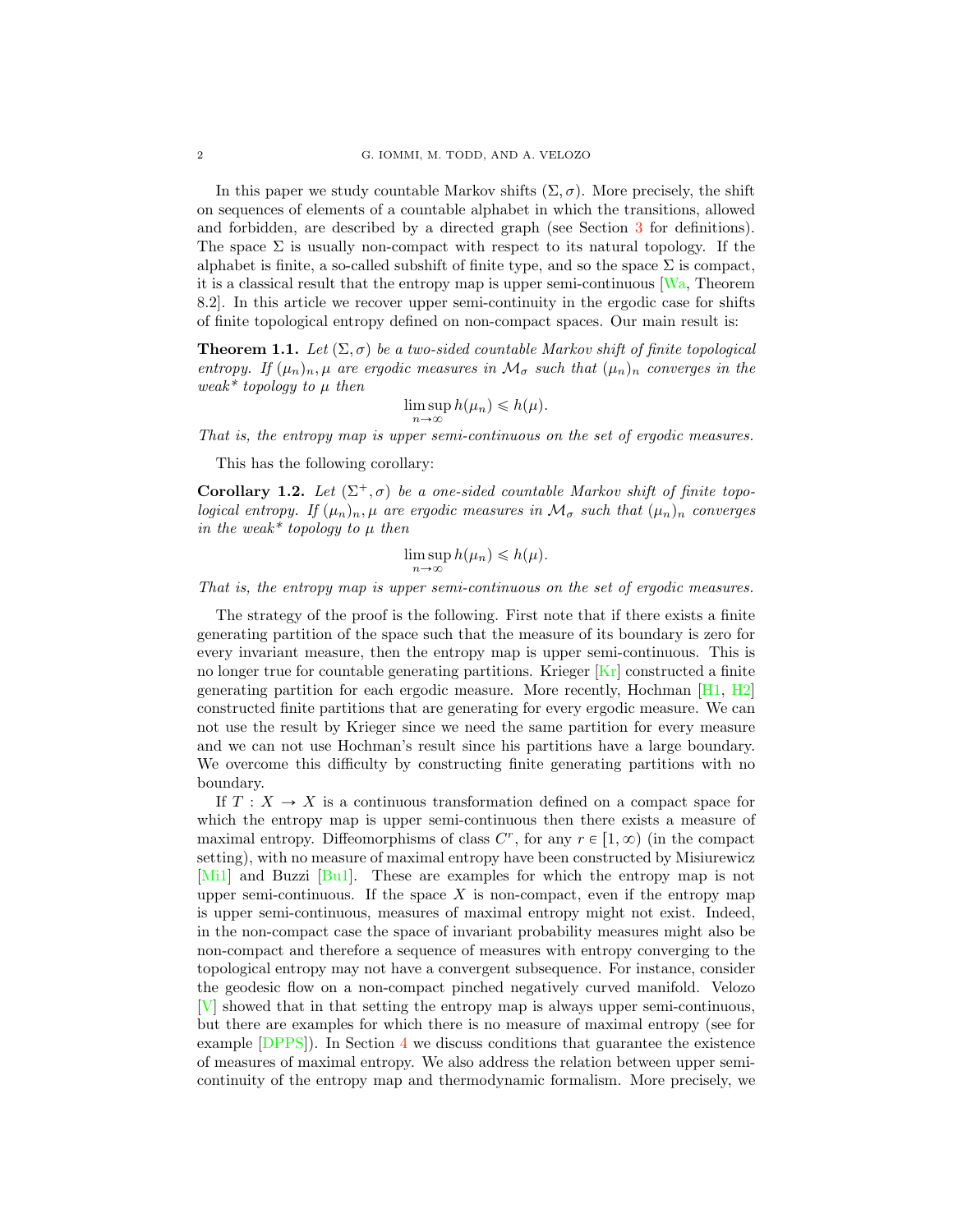provide conditions for the existence of equilibrium measures. Finally, in Section [5](#page-11-0) we apply our results to suspension flows.

We would expect our results to pass to some systems which are coded by countable Markov shifts, but with the important caveat that it is not always straightforward to compare topologies on the shift versus the coded space, so weak<sup>\*</sup> convergence in one space may not imply weak˚ convergence in the other.

### 2. Entropy and generators

<span id="page-2-0"></span>This section is devoted to recall basic properties and definitions that will be used throughout the article. The reader is referred to  $[D_0, P, Wa]$  $[D_0, P, Wa]$  $[D_0, P, Wa]$  $[D_0, P, Wa]$  for more details.

2.1. The weak\* topology. Let  $(X, d)$  be a metric space, we denote by  $C_b(X)$  the space bounded continuous functions  $\varphi: X \to \mathbb{R}$ . Denote by  $\mathcal{M}(X)$  the set of Borel probability measures on the metric space  $(X, d)$ .

**Definition 2.1.** A sequence of probability measures  $(\mu_n)_n$  defined on a metric space  $(X, d)$  converges to a measure  $\mu$  in the weak<sup>\*</sup> topology if for every  $\varphi \in C_b(X)$ we have

$$
\lim_{n\to\infty}\int\varphi\ d\mu_n=\int\varphi\ d\mu.
$$

<span id="page-2-1"></span>*Remark* 2.2*.* In this notion of convergence we can replace the set of test functions by the space of bounded Lipschitz functions (see  $[K]$ , Theorem 13.16 (ii)]). That is, if for every bounded Lipschitz function  $\varphi: X \to \mathbb{R}$  we have

$$
\lim_{n \to \infty} \int \varphi \, d\mu_n = \int \varphi \, d\mu.
$$

then the sequence  $(\mu_n)_n$  converges in the weak<sup>\*</sup> topology to  $\mu$ .

If the space  $(X, d)$  is compact then so is  $\mathcal{M}(X)$  with respect to the weak<sup>\*</sup> topol-ogy (see [\[Pa,](#page-14-12) Theorem 6.4]). For  $A \subset X$  denote by int  $A, \overline{A}$  and  $\partial A$  the interior, the closure and the boundary of the set A, respectively. The following result characterises the weak<sup>\*</sup> convergence (see  $[Pa, Theorem 6.1]$  $[Pa, Theorem 6.1]$ ),

**Theorem 2.3** (Portmanteau Theorem). Let  $(X, d)$  be a metric space and  $(\mu_n)_n, \mu$ *measures in*  $\mathcal{M}(X)$ *. The following statements are equivalent:* 

- (a) The sequence  $(\mu_n)_n$  converges in the weak<sup>\*</sup> topology to the measure  $\mu$ .
- (b) *If*  $C \subset X$  *is a closed set then*  $\limsup_{n\to\infty} \mu_n(C) \leq \mu(C)$ *.*
- (c) *If*  $O \subset X$  *is an open set then*  $\liminf_{n \to \infty} \mu_n(O) \geq \mu(O)$ *.*
- (d) If  $A \subset X$  is a set such that  $\mu(\partial A) = 0$  then  $\lim_{n \to \infty} \mu_n(A) = \mu(A)$ .

Let  $T : (X, d) \to (X, d)$  be a continuous dynamical system, denote by  $\mathcal{M}_T$  the space of  $T$ -invariant probability measures.

**Proposition 2.4.** *Let*  $T : (X, d) \rightarrow (X, d)$  *be a continuous dynamical system defined on a metric space, then*

- (a) *The space*  $\mathcal{M}_T$  *is closed in the weak*<sup>\*</sup> *topology* ( $[\text{Wa}, \text{Theorem 6.10}].$
- (b) If X is compact then so is  $\mathcal{M}_T$  with respect to the weak<sup>\*</sup> topology (see [\[Wa,](#page-14-1) Theorem 6.10]*).*
- (c) The space  $\mathcal{M}_T$  is a convex set for which its extreme points are the ergodic *measures (see* [\[Wa,](#page-14-1) Theorem 6.10]*). It is actually a Choquet simplex (each measure is represented in a unique way as a generalized convex combination of the ergodic measures* [\[Wa,](#page-14-1) p.153]*).*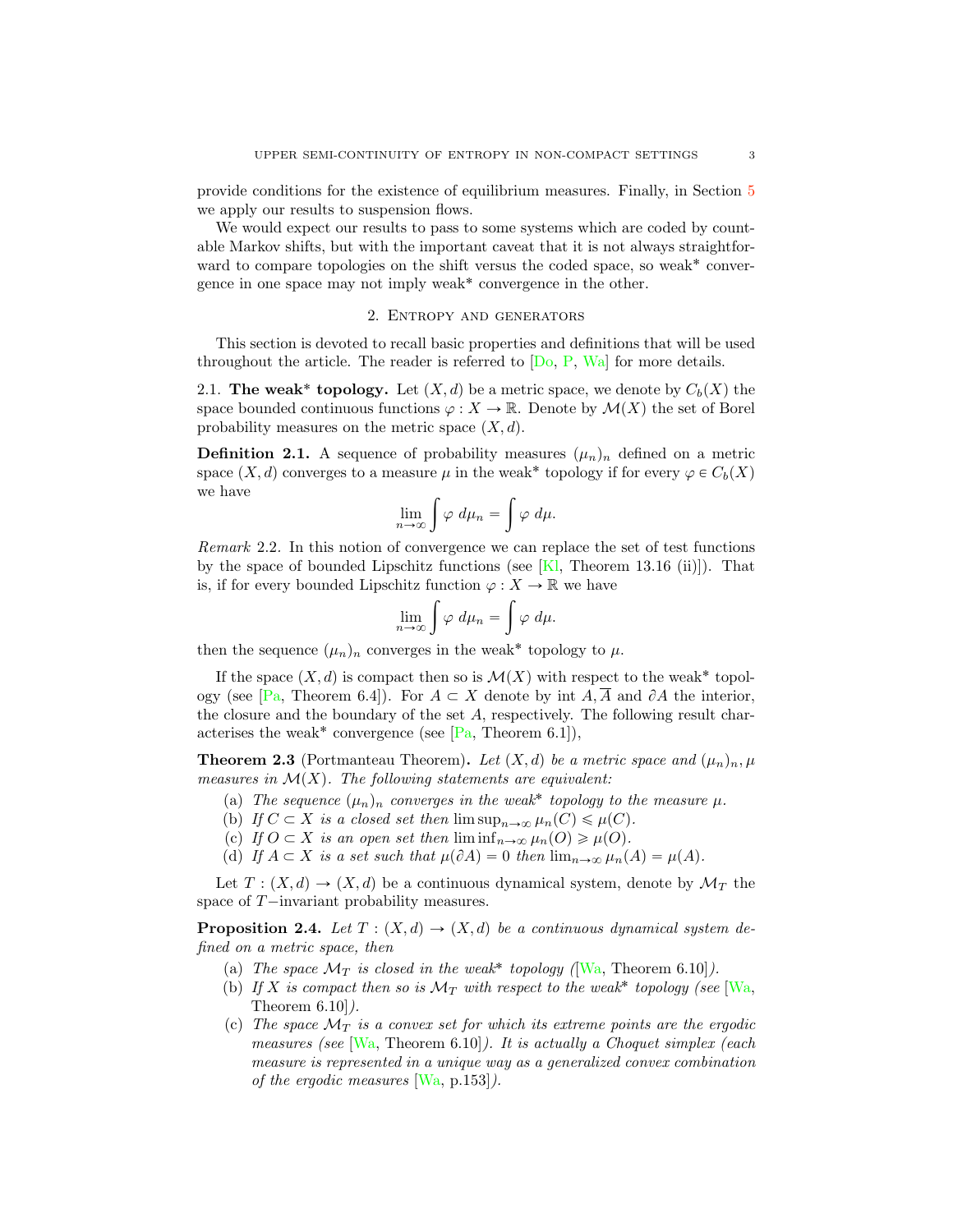2.2. Entropy of a dynamical system. Let  $T : (X, d) \rightarrow (X, d)$  be a continuous dynamical system. We recall the definition of entropy of an invariant measure  $\mu \in \mathcal{M}_T$  (see [\[Wa,](#page-14-1) Chapter 4] for more details).

**Definition 2.5.** A partition  $P$  of a probability space  $(X, \mathcal{B}, \mu)$  is a countable (finite or infinite) collection of pairwise disjoint subset of X whose union has full measure.

**Definition 2.6.** The *entropy* of the partition  $P$  is defined by

$$
H_{\mu}(\mathcal{P}) := -\sum_{P \in \mathcal{P}} \mu(P) \log \mu(P),
$$

where  $0 \log 0 := 0$ .

It is possible that  $H_\mu(\mathcal{P}) = \infty$ . Given two partitions  $\mathcal P$  and  $\mathcal Q$  of X we define the new partition

$$
\mathcal{P} \vee \mathcal{Q} := \{ P \cap Q : P \in \mathcal{P}, Q \in \mathcal{Q} \}
$$

Let *P* be a partition of *X* we define the partition  $T^{-1}\mathcal{P} := \{T^{-1}P : P \in \mathcal{P}\}\$ and for  $n \in \mathbb{N}$  we set  $\mathcal{P}^n := \bigvee_{i=0}^{n-1} T^{-i} \mathcal{P}$ . Recall that a sequence of real numbers  $(a_n)_n$  is subadditive if for every  $n, m \in \mathbb{N}$  we have  $a_{n+m} \leq a_n + a_m$ . A classical result by Fekete states that if  $(a_n)_n$  is a subadditive sequence of non-negative real numbers then the sequence  $(a_n/n)_n$  converges to its infimum. Since the measure  $\mu$ is T-invariant, the sequence  $H_{\mu}(\mathcal{P}^n)$  is subadditive.

**Definition 2.7.** The *entropy* of  $\mu$  with respect to  $\mathcal{P}$  is defined by

$$
h_{\mu}(\mathcal{P}) := \lim_{n \to \infty} \frac{1}{n} H_{\mu}(\mathcal{P}^n)
$$

**Definition 2.8.** The *entropy* of  $\mu$  is defined by

 $h_\mu(T) := \sup \{ h_\mu(\mathcal{P}) : \mathcal{P} \text{ a partition with } H_\mu(\mathcal{P}) < \infty \}.$ 

If the underlying dynamical system considered is clear we write  $h_{\mu}$  instead of  $h_\mu(T)$ .

2.3. Generators. We now recall the definition and properties of an important concept in ergodic theory, namely generators.

**Definition 2.9.** Let  $(T, X, \mathcal{B}, \mu)$  be a dynamical system. A *one-sided generating partition*  $\mathcal P$  of  $(T, X, \mathcal B, \mu)$  is a partition such that  $\bigcup_{n=1}^{\infty} \mathcal P^n$  generates the sigmaalgebra *B* up to sets of measure zero. Analogously, if  $(T, X, \mathcal{B}, \mu)$  is an invertible dynamical system a *two-sided generating partition*  $P$  of  $(T, X, \mathcal{B}, \mu)$  is a partition such that  $\bigcup_{n=-\infty}^{\infty} \mathcal{P}^n$  generates the sigma-algebra  $\mathcal{B}$  up to sets of measure zero.

A classical result by Kolmogorov and Sinai [\[Si\]](#page-14-13) states that entropy can be computed with either one- or two-sided generating partitions (see also [\[Wa,](#page-14-1) Theorem 4.17 and 4.18] or [\[Do,](#page-13-9) Theorem 4.2.2]).

**Theorem 2.10** (Kolmogorov-Sinai). Let  $(T, X, \mathcal{B}, \mu)$  be a dynamical system and *P a* one-or a two-sided generating partition, then  $h_\mu(T) = h(\mu, \mathcal{P})$ .

The existence of generating partitions depends on the acting semi-group. Rohlin [\[Ro1,](#page-14-14) [Ro2\]](#page-14-15) proved that ergodic (actually aperiodic) invertible systems of finite entropy have countable two-sided generators. This was later improved by Krieger [\[Kr\]](#page-13-4) (see also  $[D<sub>o</sub>, Theorem 4.2.3$ ]).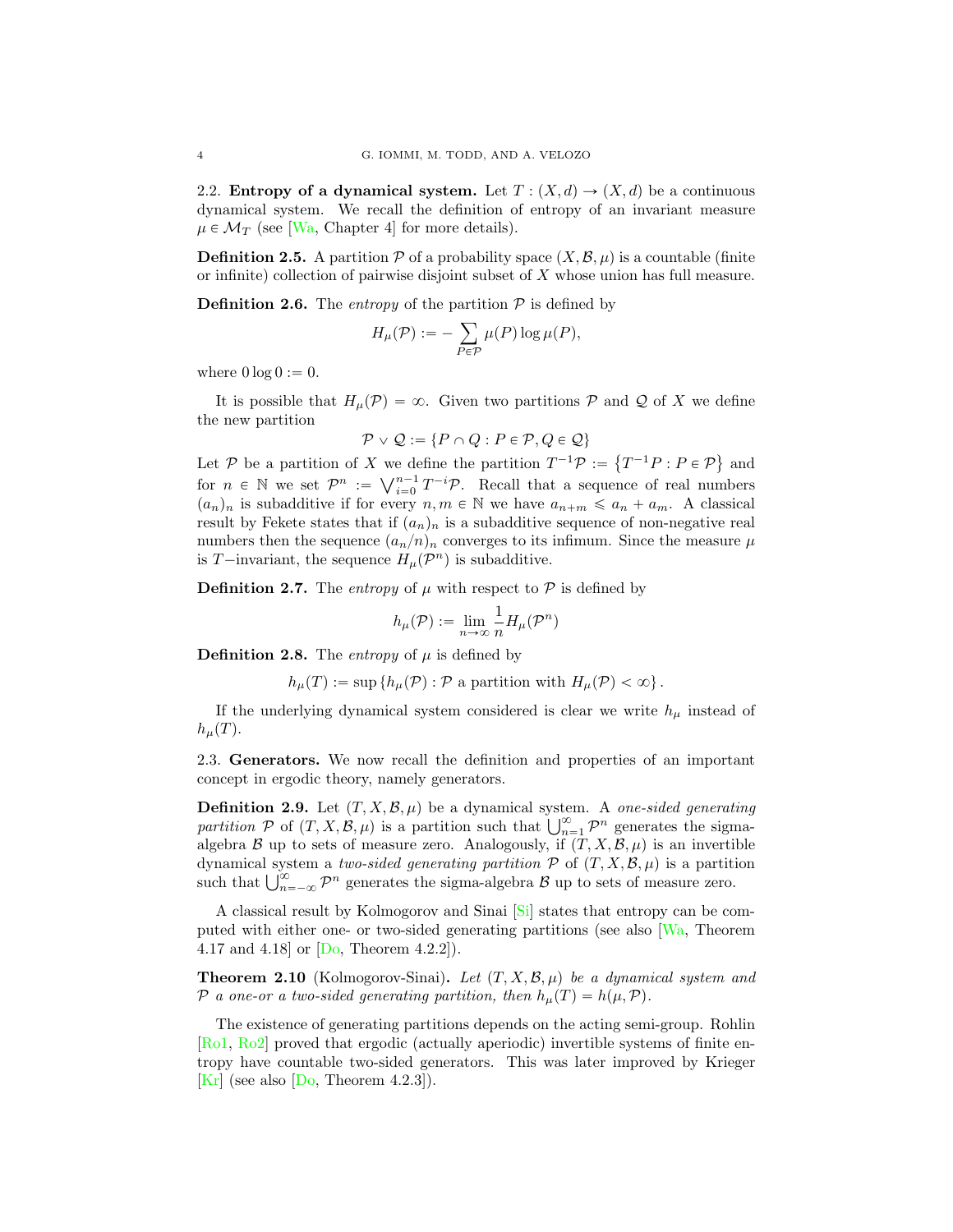**Theorem 2.11** (Krieger). Let  $(T, X, \mathcal{B}, \mu)$  be an ergodic invertible dynamical sys*tem with*  $h<sub>\mu</sub>(T) < \infty$  *then there exists a finite two-sided generator*  $P$  *for*  $\mu$ *. The cardinality of*  $P$  *can be chosen to be any integer larger than*  $e^{h_{\mu}(T)}$ .

Note that in Krieger's result the generator depends upon the measure. There are some well known cases in which there exists a finite partition which is a generator for *every* measure. For example, if  $(\Sigma, \sigma)$  is a transitive two-sided subshift of finite type then the cylinders of length one form a two-sided generating partition for every invariant measure. Hochman proved that a uniform version of Krieger result can be obtained (see  $[H2, Corollary 1.2]$  $[H2, Corollary 1.2]$ ).

<span id="page-4-0"></span>**Theorem 2.12** (Hochman). Let  $(T, X, \mathcal{B})$  be an invertible dynamical system with *no periodic points and of finite entropy. Then there exists a finite two-sided partition P that is a generator for every ergodic invariant measure.*

2.4. Upper semi-continuity of the entropy. The following well known result (see for example  $[D_0, \text{Lemma 6.6.7}]$ ) relates the existence of finite generating partitions with continuity properties of the entropy map.

<span id="page-4-1"></span>**Proposition 2.13.** Let  $(T, X, \mathcal{B})$  be a dynamical system and P be a finite two*sided generator for every measure in*  $C \subset \mathcal{M}_T$ . If for every  $\mu \in C$  we have that  $\mu(\partial P) = 0$  then the entropy map is upper semi-continuous in C.

*Proof.* Let  $\mu \in \mathcal{C}$  and  $P \in \mathcal{P}$ . Note that since  $\mu(\partial P) = 0$  the function  $\nu \to \nu(P)$  is continuous at  $\mu$ . Since the partition  $\mathcal P$  is finite, the function defined in  $\mathcal C$  by

$$
\nu \to H_{\nu}(P) = -\sum_{P \in \mathcal{P}} \nu(P) \log \nu(P),
$$

is continuous at  $\mu$ . Note that  $\mu(\partial P) = 0$  implies that  $\mu(\partial P^n) = 0$ . Thus, the function in *C* defined by  $\nu \to H_{\nu}(P^n)$  is also continuous. Since the function defined in *C* by

$$
\nu \mapsto h_{\nu}(\mathcal{P}) = \inf_{n} \frac{1}{n} H_{\nu}(\mathcal{P}^{n})
$$

is the infimum of continuous functions at  $\mu$  we have that the map  $\nu \mapsto h_{\nu}(P)$  is upper semi-continuous at  $\mu$ . Since  $\mathcal P$  is a uniform generating partition in  $\mathcal C$  for every  $\nu \in \mathcal{C}$  we have  $h_{\nu}(T) = h_{\nu}(P)$ . Thus, the map

$$
\nu\mapsto h_\nu(T)
$$

is upper semi-continuous at  $\mu$ . Since  $\mu \in \mathcal{C}$  was arbitrary the result follows.  $\Box$ 

*Remark* 2.14. Note that if in Proposition [2.13](#page-4-1) we have  $\mathcal{C} = \mathcal{M}_T$  then the entropy map is upper semi-continuous in the space of invariant probability measures.

*Remark* 2.15*.* The argument in Proposition [2.13](#page-4-1) breaks down if we consider countable (infinite) generating partitions since, in that case, the map  $\nu \to H_{\nu}(P)$  need not to be continuous (see Remark [3.11](#page-9-0) or [\[JMU,](#page-13-11) p.774]).

*Remark* 2.16*.* Expansive maps defined on compact metric spaces are examples of dynamical systems having finite generators as in Proposition  $2.13$  (see [\[Wa,](#page-14-1) Theorem 8.2]). We stress that while Theorem [2.12](#page-4-0) provides a finite (uniform) generating partition, in general this does not satisfy the condition of zero measure boundary.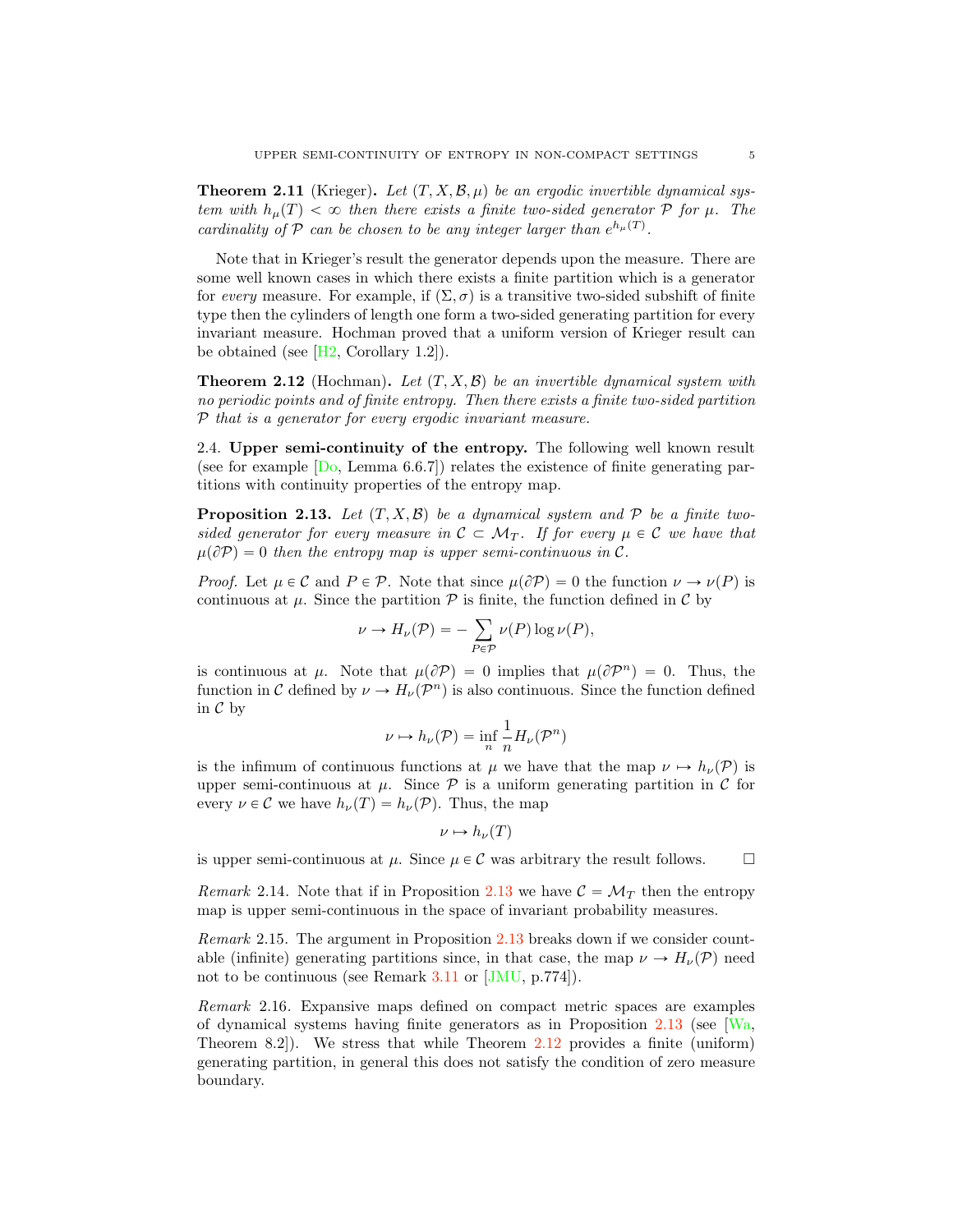#### 3. Countable Markov shifts

<span id="page-5-0"></span>In this section we define countable Markov shifts, both one-and two-sided and prove our main results.

3.1. Two-sided countable Markov shifts. Let  $(\Sigma, \sigma)$  be a two-sided Markov shift defined over a countable alphabet *A*. This means that there exists a matrix  $S = (s_{ij})_{A \times A}$  of zeros and ones such that

$$
\Sigma = \left\{ x \in \mathcal{A}^{\mathbb{Z}} : s_{x_i x_{i+1}} = 1 \text{ for every } i \in \mathbb{Z} \right\}.
$$

Note that the matrix S induces a directed graph on A. Let  $n \in \mathbb{N}$  and  $r :=$  $p_1, \ldots, r_n) \in \mathcal{A}^n$ , we say that **r** is an *admissible word* if  $s_{r_i r_{i+1}} = 1$ , for  $i \in$  $\{1, \ldots, n-1\}$ . We say that the system is transitive if, given  $x, y \in A$ , there exists an admissible word starting at x and ending at y. Let  $(r_1, \ldots, r_n)$  be an admissible word and  $l \in \mathbb{Z}$ , we define the corresponding cylinder set by

$$
[r_1, ..., r_n]_l := \{x \in \Sigma : x_l = r_1, x_{l+1} = r_2, ..., x_{l+n-1} = r_n\}.
$$

If  $l = 0$  then we omit this in the notation, writing  $[r_1, ..., r_n]$  in place of  $[r_1, ..., r_n]_0$ . We endow  $\Sigma$  with the topology generated by the cylinder sets. Note that, with respect to this topology, the space  $\Sigma$  is non-compact. The *shift map*  $\sigma : \Sigma \to \Sigma$  is defined by  $(\sigma(x))_i = x_{i+1}$ . Let  $\mathcal{M}_{\sigma}$  be the set of  $\sigma$ -invariant probability measures and  $\mathcal{E}_{\sigma} \subset \mathcal{M}_{\sigma}$  the set of ergodic invariant probability measures.

Each element  $a \in \mathcal{A}$  corresponds either to a transitive component of  $\Sigma$ , i.e., a maximal subset  $\Sigma'$  of  $\Sigma$  where there are  $x \in \Sigma'$  with  $x_i = a$  for some i, and which is transitive (note that  $(\Sigma', \sigma)$  is also Markov); or, if not, to the wandering set. Since we will be dealing with ergodic measures  $\mu_n$  converging to some  $\mu$ , we will take  $a \in \mathcal{A}$  such that  $\mu([a]) > 0$ , and we may assume that  $\mu_n([a]) > 0$  for all n. Ergodicity implies that our measures are supported on the transitive component corresponding to  $a$ , and thus it is sufficient for our proofs to assume from here on that our system is transitive.

The topological entropy of  $\sigma$  is defined by

$$
h_{top}(\sigma) := \limsup_{n \to \infty} \frac{1}{n} \log \sum_{\sigma^n x = x} \chi_{[a]}(x)
$$
  
= 
$$
\sup \{ h_\mu(\sigma) : \mu \in \mathcal{M}_\sigma \} = \sup \{ h_\mu(\sigma) : \mu \in \mathcal{E}_\sigma \},
$$

where  $a \in \mathcal{A}$  is an arbitrary symbol and  $\chi_{[a]}$  is the characteristic function of the cylinder [a]. By transitivity this definition is independent of  $a \in \mathcal{A}$ . Gurevich formulated this condition in [\[Gu1,](#page-13-12) [Gu2\]](#page-13-13) and proved that if  $(\Sigma, \sigma)$  is topologically mixing then in fact the limit exists (see also [\[DS,](#page-13-14) Remark 3.2]); he also proved the second and third equalities.<sup>[1](#page-5-1)</sup>

## 3.2. **Proof of Theorem [1.1.](#page-1-0)** Given  $a \in \mathcal{A}$  we define

 $\Sigma_a := \{x \in \Sigma : \sigma^k x \in [a] \text{ for infinitely many positive and negative } k \in \mathbb{Z}\}.$ 

Observe that  $\Sigma_a$  is a Borel  $\sigma$ -invariant subset of  $\Sigma$ . Therefore, the dynamical system  $\sigma : \Sigma_a \to \Sigma_a$  is well defined. Since  $(\Sigma, \sigma)$  is a finite entropy system, so is  $(\Sigma_a, \sigma)$ .

<span id="page-5-1"></span><sup>&</sup>lt;sup>1</sup>If the system were not transitive, we could take the supremum of all these quantities over the transitive components.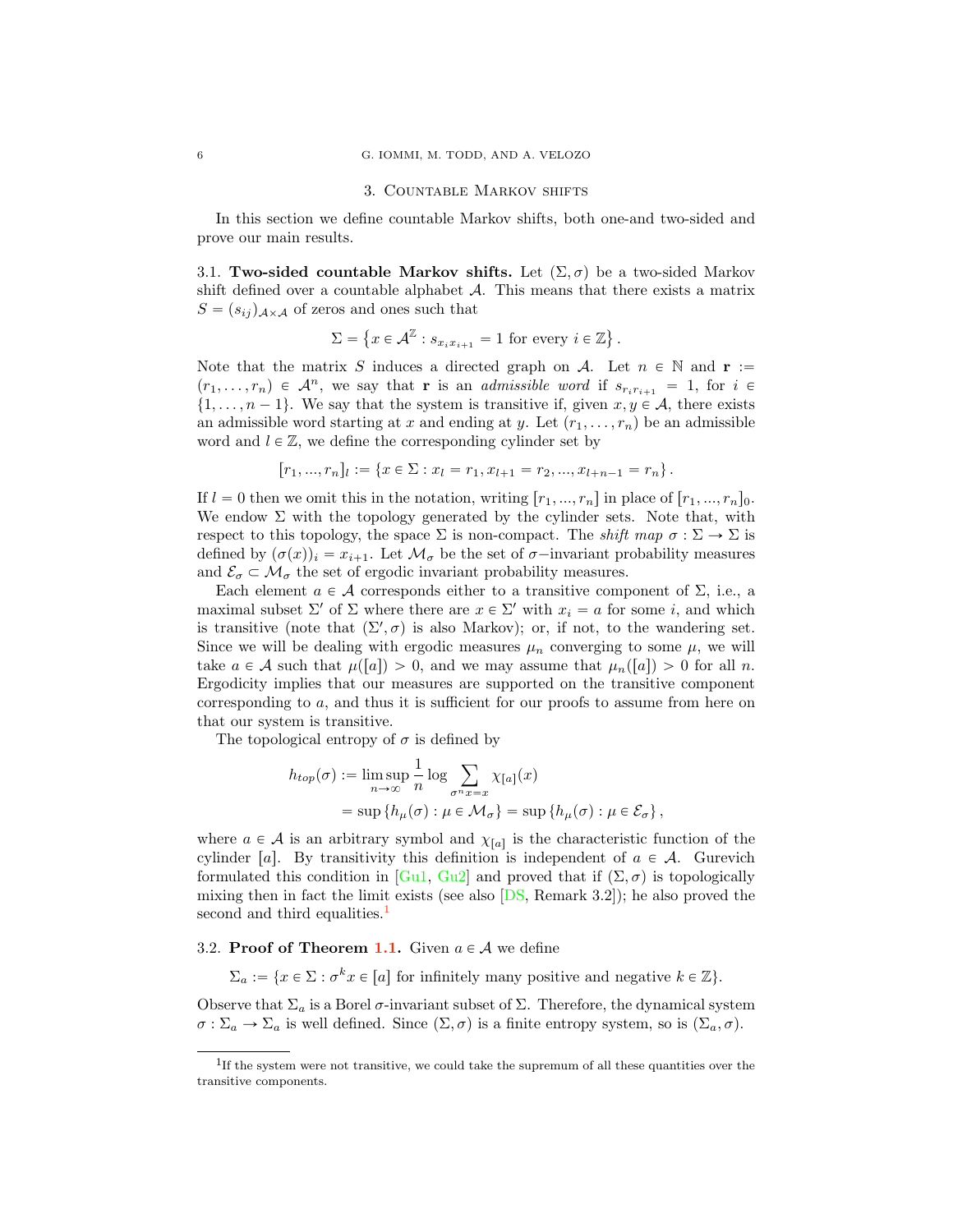<span id="page-6-0"></span>*Remark* 3.1. Let  $\mu \in \mathcal{E}_{\sigma}$  be an ergodic  $\sigma$ -invariant probability measure such that  $\mu([a]) > 0$ , then by the Birkhoff ergodic theorem we have  $\mu(\Sigma_a) = 1$ . This is the only point in our proof where we use ergodicity of our measures of interest. Moreover, since the system is transitive the set  $\Sigma_a$  is dense in  $\Sigma$ .

The following class of countable Markov shifts that has been studied in [\[BBG,](#page-13-15) [Ru1,](#page-14-16) [Sa1\]](#page-14-17) will be of importance in what follows.

Definition 3.2. A *loop graph* is a graph made of simple loops which are based at a common vertex and otherwise do not intersect. A *loop system* is the two-sided countable Markov shift defined by a loop graph.

<span id="page-6-1"></span>**Lemma 3.3.** *The system*  $(\Sigma_a, \sigma)$  *is topologically conjugate to a loop system*  $(\overline{\Sigma}, \sigma)$ *of finite entropy.*

*Proof.* For every  $n \in \mathbb{N}$  denote by  $C_n$  the set of non-empty cylinders in  $\Sigma$  of the form  $\lceil ax_1...x_na_r \rceil$ , where  $x_i \neq a$  for all  $i \in \{1, ..., n\}$ . Since the entropy of  $\Sigma$  is finite, the number of elements in  $C_n$  is finite. Let  $c_n$  be the number of elements in  $C_n$  and write  $C_n = \{A_n^1, ..., A_n^{c_n}\}$ . Construct a loop graph with exactly  $c_n$  loops of length  $n+1$ , and denote by  $\overline{\Sigma}$  the loop system associated to it. For convenience we denote the vertex of the loop graph with the letter  $a$ . There is a one to one correspondence between  $C_n$  and the non-empty cylinders in  $\overline{\Sigma}$  of the form  $[a \mathbf{x} a]$ , where the word **x** does not contain the letter a and it has length n. Denote by  $B_n^i$  to the cylinder in  $\overline{\Sigma}$  associated to  $A_n^i$ .

Note that every  $x \in \Sigma_a$  is of the following form  $(\dots a\mathbf{x}_{-1}a\mathbf{x}_0a\mathbf{x}_1a\dots)$ , where  $x_i$  are admissible words that do not contain the letter a. Observe that for each  $\mathbf{x}_i$  there is a unique corresponding cylinder  $A_{n_i}^i$ . Moreover, for each  $A_{n_i}^i$  there is a unique corresponding cylinder  $B_{n_i}^i$  in  $\overline{\Sigma}$ . Finally, fo each  $B_{n_i}^i$  there is a unique corresponding admissible word  $\mathbf{x}_i^{\mathbf{b}}$  in  $\overline{\Sigma}$ . Following this procedure we can define a bijective map  $F : \Sigma_a \to \overline{\Sigma}$  by  $F(\dots a\mathbf{x}_{-1}a\mathbf{x_0}a\mathbf{x_1}a\dots) = (\dots a\mathbf{x}_{-1}^{\mathbf{b}}a\mathbf{x}_0^{\mathbf{b}}a\mathbf{x}_1^{\mathbf{b}}a\dots)$ .

We will now prove that F is a homeomorphism. Let U be an open set in  $\overline{\Sigma}$ . Consider a point  $x \in U$  and define  $y = F^{-1}(x)$ . To prove the continuity of F it is enough to check that y is an interior point of  $F^{-1}(U)$ . Let  $[a\mathbf{x}_1^{\mathbf{b}}a\mathbf{x}_2^{\mathbf{b}}a...a\mathbf{x}_m^{\mathbf{b}}a]_h$ , where  $h \in \mathbb{Z}$  and no  $\mathbf{x}_i$  contains the letter a, be a cylinder contained in U such that  $x \in U$ . Note that

$$
F^{-1}([\mathbf{ax_1^b}a\mathbf{x_2^b}a...a\mathbf{x_m^b}a]_h) = [\mathbf{ax_1}a\mathbf{x_2}a...a\mathbf{x_m}a]_h
$$

Note that  $y \in [a\mathbf{x_1}a\mathbf{x_2}a...a\mathbf{x_m}a]_h$ ,  $[a\mathbf{x_1}a\mathbf{x_2}a...a\mathbf{x_m}a]_h \subset F^{-1}U$  and the cylinder set  $[a\mathbf{x}_1a\mathbf{x}_2a...a\mathbf{x}_ma]_h$  is open. Therefore, F is continuous. A similar argument gives that  $F^{-1}$  is also continuous, therefore F is a homeomorphism. By construction we have that  $\sigma|_{\overline{\Sigma}_0 F} = F \circ \sigma|_{\Sigma_a}$ . Since  $\Sigma_a$  has finite entropy so does  $\Sigma$ .

The following result was obtained by Boyle, Buzzi and Gómez [\[BBG,](#page-13-15) Lemma] 3.7], they established the existence of a *continuous* embedding of a loop system into a subshift of finite type. Let us stress that the relevant part of the result is the continuity. Borel embeddings have been obtained in greater generality (see Hochman  $[H2, Corollary 1.2]$  $[H2, Corollary 1.2]$  or  $[H1, Theorem 1.5]$  $[H1, Theorem 1.5]$ .

<span id="page-6-2"></span>Theorem 3.4 (Boyle, Buzzi, G´omez). *A loop system of finite topological entropy can be continuously embedded in an invertible subshift of finite type.*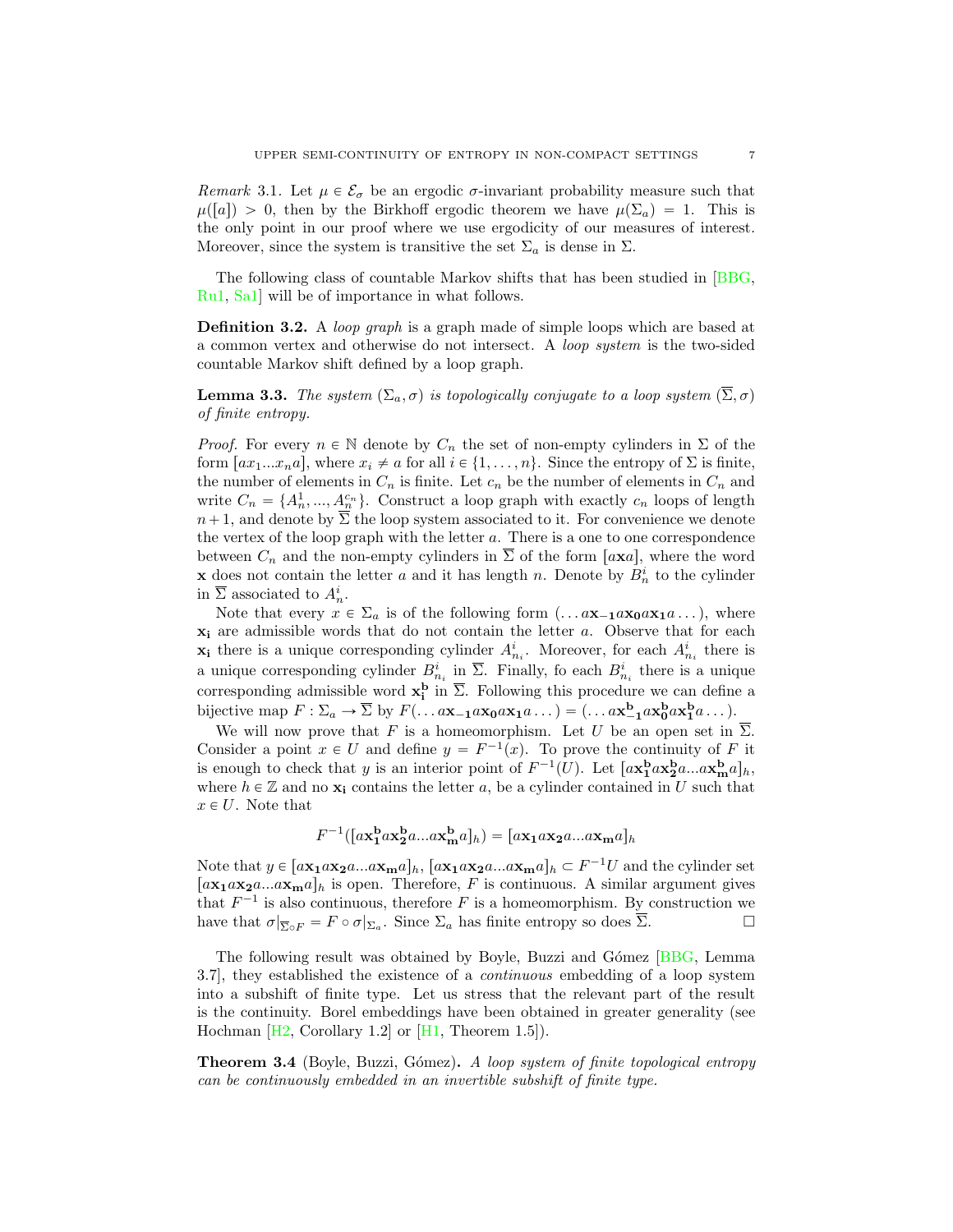<span id="page-7-1"></span>**Lemma 3.5.** Let A and B be disjoint open subsets of  $\Sigma_a$ . Suppose  $A_1$  and  $B_1$  are *open subsets of*  $\Sigma$  *such that*  $A_1 \cap \Sigma_a = A$  *and*  $B_1 \cap \Sigma_a = B$ *. Then*  $A_1$  *and*  $B_1$  *are disjoint.*

*Proof.* Suppose that  $A_1$  and  $B_1$  are not disjoint. In this case we can find a nonempty open set  $U \subset A_1 \cap B_1$ . Define  $V = U \cap \Sigma_a$  and observe that  $V \subset A \cap B$ . Since  $\Sigma_a$  is dense in  $\Sigma$  we have that  $V = U \cap \Sigma_a$  is non-empty, which contradicts that A and B are disjoint. that  $A$  and  $B$  are disjoint.

Given an open subset A of  $\Sigma_a$  we define  $\widehat{A}$  as the largest open subset in  $\Sigma$  such that  $\hat{A} \cap \Sigma_a = A$ . Similarly, for a closed subset B of  $\Sigma_a$  we define B as the smallest closed subset of  $\Sigma$  such that  $\check{B} \cap \Sigma_a = B$ . The existence of both  $\hat{A}$  and  $\check{B}$  follows from Zorn's Lemma.

<span id="page-7-0"></span>*Remark* 3.6. If  $B \subset \Sigma_a$  is closed set, then there exists a closed set  $B_1 \subset \Sigma$  such that  $B_1 \cap \Sigma_a = B$ . Since  $B \subset B_1$ , we conclude that  $\overline{B} \subset B_1$ , where  $\overline{B}$  is the closure of B in  $\Sigma$ . This implies that  $B \subset \overline{B} \cap \Sigma_a \subset B_1 \cap \Sigma_a = B$ , and therefore  $\overline{B} \cap \Sigma_a = B$ . Moreover  $\check{B} = \overline{B}$ .

<span id="page-7-2"></span>**Lemma 3.7.** Let A be an open and closed subset of  $\Sigma_a$ . Then  $\hat{A} \subset \check{A}$ , in particular  $\widehat{A} = \overline{A}$ .

*Proof.* Let  $B := \Sigma_a \setminus A$ . Observe that  $\Sigma \setminus \check{A}$  is open and that  $(\Sigma \setminus \check{A}) \cap \Sigma_a = B$ . By the definition of  $\hat{B}$  it follows that  $(\Sigma \setminus \check{A}) \subset \hat{B}$ , or equivalently that  $\Sigma \setminus \hat{B} \subset \check{A}$ . Observe that A and B are disjoint open subsets of  $\Sigma_a$ , therefore we can use Lemma [3.5](#page-7-1) and obtain that  $\hat{A} \subset (\Sigma \setminus \hat{B})$ . All this together implies that  $\hat{A} \subset \check{A}$ .  $\Box$ 

<span id="page-7-3"></span>**Lemma 3.8.** *Suppose that*  $\mathcal{R} = \{R_1, ..., R_N\}$  *is a partition of*  $\Sigma_a$  *such that the sets*  $R_i$ *, with*  $i \in \{1, \ldots, N\}$ *, are open and closed in the topology of*  $\Sigma_a$ *. Then there exists a finite partition*  $\hat{\mathcal{R}}$  *of*  $\Sigma$  *which induces the partition*  $\mathcal{R}$  *on*  $\Sigma_a$  *and*  $\mu(\partial \hat{\mathcal{R}}) = 0$  *for every probability measure on*  $\Sigma$  *such that*  $\mu(\Sigma_a) = 1$ .

We observe that there is an important step in the proof of this lemma which uses the density of  $\Sigma_a$  in  $\Sigma$ , which as in Remark [3.1](#page-6-0) follows from topological transitivity.

*Proof.* Let  $\widehat{\mathcal{R}} = \{\widehat{R}_1, ..., \widehat{R}_N, X\}$ , where  $X = \sum_{i=1}^N \bigcup_{i=1}^N \widehat{R}_i$ . The partition is well defined since by Lemma [3.5](#page-7-1) the sets  $\{R_1, ..., R_N\}$  are disjoint. Observe that the set X is closed and has empty interior (since  $\Sigma_a$  is dense in  $\Sigma$ ). Therefore  $\mu(\partial X)$  =  $\mu(X \setminus \text{int } X) = \mu(X) \leq \mu(\Sigma \setminus \Sigma_a) = 0.$  It follows from Lemma [3.7](#page-7-2) that  $\mu(\partial R_i) =$  $\mu(R_i \setminus R_i) = \mu(R_i \setminus R_i)$ . As observed in Remark [3.6](#page-7-0) we have that  $R_i \cap \Sigma_a = R_i$ . Therefore

$$
\mu(\partial \widehat{R_i}) = \mu(\overline{R_i} \setminus \widehat{R_i}) = \mu((\overline{R_i} \cap \Sigma_a) \setminus \widehat{R_i}) = \mu(R_i \setminus \widehat{R_i}) = 0.
$$

<span id="page-7-4"></span>**Proposition 3.9.** Let  $(\mu_n)_n$  be a sequence of invariant probability measures con*verging in the weak*<sup>\*</sup> *topology to a measure*  $\mu$ *. If*  $\mu(\Sigma_a) = 1$  *and*  $\mu_n(\Sigma_a) = 1$ *, for every*  $n \in \mathbb{N}$ *, then* 

$$
\limsup_{n\to\infty} h_{\mu_n}(\sigma) \leq h_{\mu}(\sigma).
$$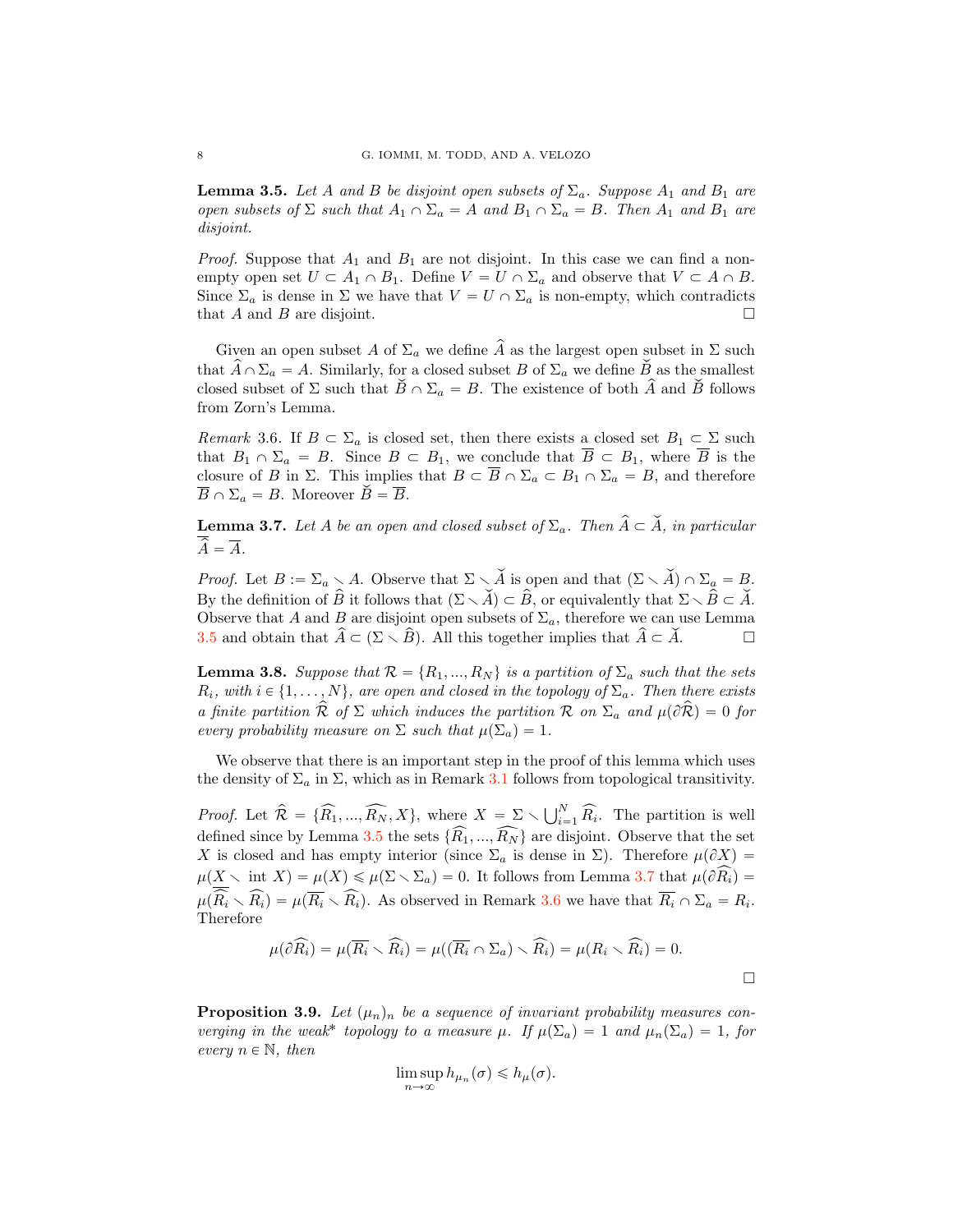*Proof.* It was shown in Lemma [3.3](#page-6-1) that there exists a topological conjugacy  $F$ :  $\Sigma_a \to \overline{\Sigma}$  between  $(\Sigma_a, \sigma)$  and  $(\overline{\Sigma}, \sigma)$ . From Theorem [3.4](#page-6-2) there exists a topological embedding  $G : \overline{\Sigma} \hookrightarrow \Sigma_0$ , where  $\Sigma_0$  is a subshift of finite type with alphabet  $\{1, ..., N\}$ . The partition  $\mathcal{P} = \{[1], [2], ..., [N]\}$  is a generating partition of  $(\Sigma_0, \sigma)$ for every invariant probability measure (see [\[Wa,](#page-14-1) Theorem 8.2]). It follows that  $Q = G^{-1}P$  is a generating partition for every  $\sigma$ -invariant measure in  $\overline{\Sigma}$ . The continuity of G implies that  $G^{-1}([i])$  is open and closed, in particular

$$
\partial G^{-1}([i]) = \overline{G^{-1}([i])} \setminus \text{ int } G^{-1}([i]) = \emptyset.
$$

Therefore  $\partial \mathcal{Q} = \emptyset$ . Let  $\mathcal{R} = F^{-1} \mathcal{Q}$ . Then  $\mathcal{R}$  is a generating partition for  $(\Sigma_a, \sigma)$ ,  $\partial \mathcal{R} = \emptyset$  and moreover the elements in  $\mathcal{R}$  are open and closed. From Lemma [3.8](#page-7-3) we construct a partition  $\mathcal R$  of  $\Sigma$  that induces  $\mathcal R$  when restricted to  $\Sigma_a$ . Since by assumption the measures  $\mu$  and  $(\mu_n)_n$  give full measure to  $\Sigma_a$ , Lemma [3.8](#page-7-3) implies that  $\mu(\partial \hat{R}) = 0$ . Moreover  $h_{\mu}(\sigma) = h_{\mu}(\sigma, \hat{R})$  and  $h_{\mu_n}(\sigma) = h_{\mu_n}(\sigma, \hat{R})$  for every  $n \in \mathbb{N}$ . Indeed, for every σ-invariant probability measure  $\nu$  on  $\Sigma$  such that  $\nu(\Sigma_a) = 1$ we have that the systems  $(\Sigma, \sigma, \nu)$  and  $(\Sigma_a, \sigma|_{\Sigma_a}, \nu|_{\Sigma_a})$  are isomorphic. Therefore

$$
h_{\nu}(\Sigma, \sigma) = h_{\nu}(\Sigma_a, \sigma) = \lim_{n \to \infty} \frac{1}{n} H_{\nu}(\mathcal{R}^n),
$$

since R is a generating partition for  $(\Sigma_a, \sigma)$ . Note that for every  $n \in \mathbb{N}$  and  $\hat{\mathcal{R}}_{i_1,\ldots,i_n} \in \hat{\mathcal{R}}^n$  we have

$$
\nu(\widehat{\mathcal{R}}_{i_1,\ldots,i_n})=\nu(\widehat{\mathcal{R}}_{i_1,\ldots,i_n}\cap\Sigma_a)=\nu|_{\Sigma_a}(\mathcal{R}_{i_1,\ldots,i_n}).
$$

Thus  $h_{\nu}(\sigma) = h_{\nu}(\sigma, \hat{\mathcal{R}})$ . Therefore, Proposition [2.13](#page-4-1) implies that

$$
\limsup_{n \to \infty} h_{\mu_n}(\sigma) = \limsup_{n \to \infty} h_{\mu_n}(\sigma, \hat{\mathcal{R}}) \leq h_{\mu}(\sigma, \hat{\mathcal{R}}) = h_{\mu}(\sigma).
$$

*Proof of Theorem [1.1.](#page-1-0)* The above argument proves that if  $(\mu_n)_n$  is a sequence of ergodic measures that converges in the weak\* topology to the ergodic measure  $\mu$ then  $\lim_{n\to\infty} h_{\mu_n}(\sigma) \leq h_{\mu}(\sigma)$ . Indeed, there exists  $a \in \mathcal{A}$  such that  $\mu([a]) > 0$ . Since  $\lim_{n\to\infty} \mu_n([a]) = \mu([a]) > 0$ , there exists  $N \in \mathbb{N}$  such that for every  $n > N$  we have that  $\mu_n([a]) > 0$ . We then use Proposition 3.9 to get the result. we have that  $\mu_n([a]) > 0$ . We then use Proposition [3.9](#page-7-4) to get the result.

3.3. One-sided countable Markov shifts. Let  $(\Sigma^+, \sigma)$  be a one-sided Markov shift defined over a countable alphabet *A*. This means that there exists a matrix  $S = (s_{ij})_{A \times A}$  of zeros and ones such that

$$
\Sigma^+ = \left\{ x \in \mathcal{A}^{\mathbb{N}} : s_{x_i x_{i+1}} = 1 \text{ for every } i \in \mathbb{N} \right\}.
$$

The *shift map*  $\sigma : \Sigma^+ \to \Sigma^+$  is defined by  $(\sigma(x))_i = x_{i+1}$ . The entropy of  $\sigma$  is defined by  $h_{top} = h_{top}(\sigma) := \sup \{ h_{\mu}(\sigma) : \mu \in \mathcal{E}_{\sigma} \}.$  Note that, as in the two-sided setting, it is possible to give a definition of entropy computing the exponential growth of periodic orbits, but for the purposes of this article the above definition suffices.

*Proof of Corollary [1.2.](#page-1-1)* Denote by  $(\Sigma, \sigma)$  the natural extension of  $(\Sigma^+, \sigma)$  and by  $\mathcal E$  and  $\mathcal E^+$  the corresponding sets of ergodic measures. There exists a bijection  $\pi : \mathcal{E}^+ \to \mathcal{E}$  such that for every  $\mu \in \mathcal{E}^+$  we have that  $h_{\mu} = h_{\pi(\mu)}$  (see [\[Do,](#page-13-9) Fact 4.3.2] and [\[Sa3,](#page-14-18) Section 2.3]).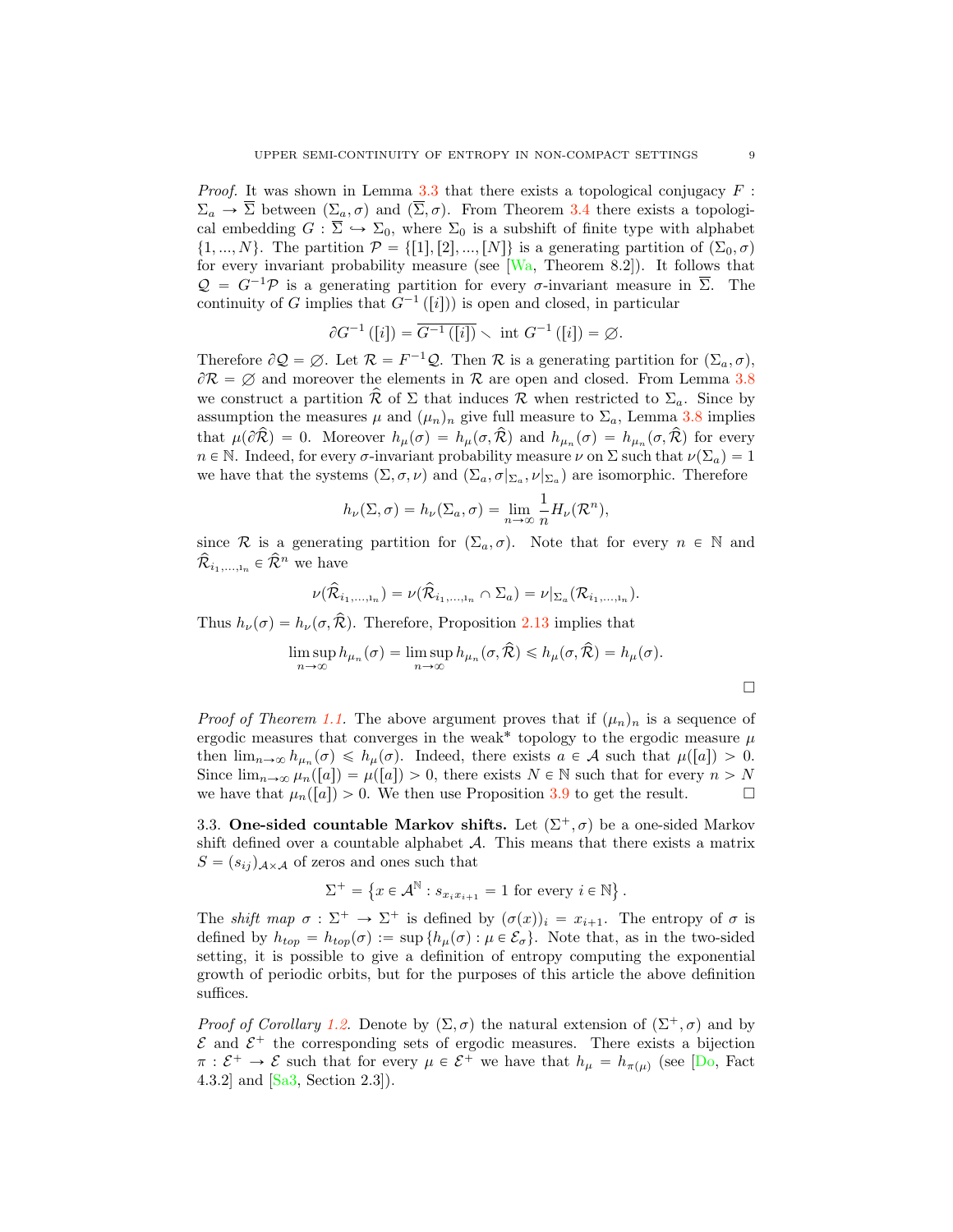<span id="page-9-1"></span>**Lemma 3.10.** Let  $(\mu_n)_n, \mu \in \mathcal{E}^+$  *such that*  $(\mu_n)_n$  *converges weak*<sup>\*</sup> *to*  $\mu$ *. Then*  $(\pi(\mu_n))_n$  *converges weak*<sup>\*</sup> *to*  $\pi(\mu)$ *.* 

*Proof.* Note that in the notion of weak<sup>\*</sup> convergence we can replace the set of test functions by the space of bounded Lipschitz functions (see Remark [2.2\)](#page-2-1). That is, if for every bounded Lipschitz function  $\varphi : \Sigma \to \mathbb{R}$  we have

$$
\lim_{n\to\infty}\int\varphi\ d\mu_n=\int\varphi\ d\mu,
$$

then the sequence  $(\mu_n)_n$  converges in the weak<sup>\*</sup> topology to  $\mu$ . A result by Daon [\[Da,](#page-13-16) Theorem 3.1] implies that for every Lipschitz (the result also holds for weakly Hölder and summable variations) function  $\varphi : \Sigma \to \mathbb{R}$  there exists a cohomologous Lipschitz function  $\psi : \Sigma \to \mathbb{R}$  that depends only on future coordinates. The transfer function can be chosen bounded and uniformly continuous. The function  $\psi$  can be canonically identified with a Lipschitz function  $\rho : \Sigma^+ \to \mathbb{R}$ . Thus,

$$
\int_{\Sigma} \varphi \, d\pi(\mu_n) = \int_{\Sigma} \psi \, d\pi(\mu_n) = \int_{\Sigma^+} \rho \, d\mu_n.
$$

Therefore,

$$
\lim_{n \to \infty} \int_{\Sigma} \varphi \, d\pi(\mu_n) = \lim_{n \to \infty} \int_{\Sigma^+} \rho \, d\mu_n = \int_{\Sigma^+} \rho \, d\mu = \int_{\Sigma} \varphi \, d\pi(\mu_n).
$$
\nThe result now follows.

Let  $\mu_n, \mu \in \mathcal{E}_{\sigma}$  be such that  $(\mu_n)_n$  converges weak<sup>\*</sup> to  $\mu$ . Lemma [3.10](#page-9-1) implies that  $(\pi(\mu_n))_n$  converges weak<sup>\*</sup> to  $\pi(\mu)$ . Moreover, for every  $n \in \mathbb{N}$  we have that  $h_{\pi(\mu_n)} = h_{\mu_n}$  and  $h_{\pi(\mu)} = h_{\mu}$ . Since, by Theorem [1.1,](#page-1-0) the entropy map is upper semi-continuous in  $(\Sigma, \sigma)$  we obtain the result. semi-continuous in  $(\Sigma, \sigma)$  we obtain the result.

<span id="page-9-0"></span>*Remark* 3.11*.* The finite entropy assumption in Theorem [1.1](#page-1-0) and in Corollary [1.2](#page-1-1) is essential as the following example shows. Let  $(\Sigma^+, \sigma)$  be the full shift on a countable alphabet, note that  $h_{top}(\sigma) = \infty$ . Denote by *P* the partition formed by the length one cylinders. This is a generating partition. Let  $h \in \mathbb{R}^+$  be a positive real number and  $(a_n)_n$  be the sequence defined by  $a_n = \frac{h}{\log n}$  for every  $n > 1$ . Consider the following stochastic vector

$$
\vec{p}_n := \left(1 - a_n, \frac{a_n}{n}, \frac{a_n}{n}, \dots, \frac{a_n}{n}, 0, 0, \dots\right),\,
$$

where the term  $a_n/n$  appears n times. Let  $\mu_n$  be the Bernoulli measure defined by  $\vec{p}_n$ . Note that the sequence  $(\mu_n)_n$  converges in the weak\* topology to a Dirac measure  $\delta_1$  supported on the fixed point at the cylinder  $C_1$ . Note that

$$
H_{\mu_n}(\mathcal{P}) = -(1 - a_n) \log(1 - a_n) - a_n \log a_n - a_n \log \frac{1}{n}.
$$

Therefore,

$$
\lim_{n\to\infty} H_{\mu_n}(\mathcal{P}) = h > 0 = H_{\delta_1}(\mathcal{P}).
$$

The above example shows that the map  $\nu \to H_{\nu}(P)$  need not to be continuous for countable generating partitions. Moreover, since the measures  $\mu_n$  are Bernoulli we have that  $h_{\mu_n}(\sigma) = H_{\mu_n}(\mathcal{P})$ , and therefore the above argument shows that the entropy map is not upper semi-continuous:

$$
\lim_{n \to \infty} h_{\mu_n}(\sigma) = h > 0 = h_{\delta_1}(\sigma).
$$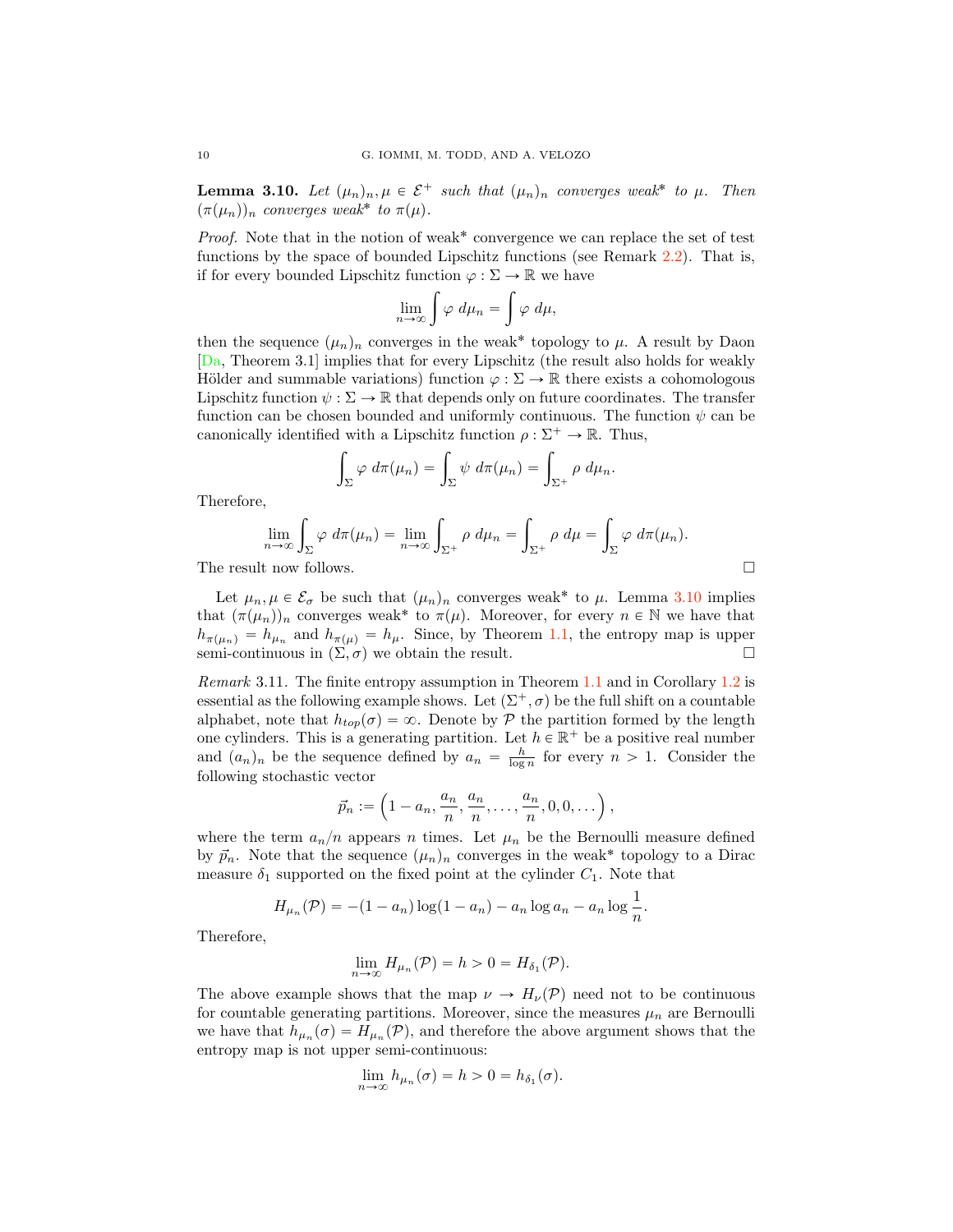In other words, the entropy map could fail to be upper semi-continuous for general dynamical systems defined on non-compact spaces, even if there exists a uniform (countable) generating partition with no boundary. The construction of the above example is based on examples constructed by Walters ([\[Wa,](#page-14-1) p.184]) and by Jenkinson, Mauldin and Urbański  $\overline{JMU}$ , p.774. This example also shows that the entropy map is not upper semi-continuous even if we consider a sequence of measures for which their entropy is uniformly bounded.

## 4. Measures of maximal entropy

<span id="page-10-0"></span>A continuous map  $T : (X, d) \to (X, d)$  defined on a compact metric space for which the entropy map is upper semi-continuous has a measure of maximal entropy. Indeed, from the variational principle there exists a sequence of ergodic invariant probability measures  $(\mu_n)_n$  such that  $\lim_{n\to\infty} h_{\mu_n}(T) = h_{top}(T)$ . Since the space of invariant measures  $\mathcal{M}_T$  is compact, there exists an invariant measure  $\mu$  which is an accumulation point for  $(\mu_n)_n$ . It follows from the fact that the entropy map is upper semi-continuous that

$$
h_{top}(T) = \lim_{n \to \infty} h_{\mu_n}(T) \leq h_{\mu}(T).
$$

Therefore,  $\mu$  is a measure of maximal entropy. For countable Markov shifts the variational principle holds (see  $[G\u1, Gu2]$  $[G\u1, Gu2]$ ) and the entropy map is upper semi-continuous (see Theorem [1.1](#page-1-0) and Corollary [1.2\)](#page-1-1), however the space  $\mathcal{M}_{\sigma}$  is no longer compact. Despite this, under a convergence assumption we can prove the existence of measures of maximal entropy. Indeed, Corollary [1.2](#page-1-1) provides a new proof of the following result by Gurevich and Savchenko [\[GS,](#page-13-17) Theorem 6.3].

**Proposition 4.1.** *Let*  $(\Sigma, \sigma)$  *be a finite entropy countable Markov shift. Let*  $(\mu_n)_n$ *be a sequence of ergodic measures such that*  $\lim_{n\to\infty} h_{\mu_n}(\sigma) = h_{top}(\sigma)$ . If  $(\mu_n)_n$ *converges in the weak*<sup>\*</sup> *topology to an ergodic measure*  $\mu$  *then*  $h_{\mu}(\sigma) = h_{top}(\sigma)$ *.* 

It might happen that there is a sequence  $(\mu_n)_n$  with  $\lim_{n\to\infty} h_{\mu_n}(\sigma) = h_{top}(\sigma)$ , but  $(\mu_n)_n$  does not converge in the weak\* topology. Examples of countable Markov shifts with this property have been known for a long time. In  $\lceil Ru2 \rceil$  a simple construction of a Markov shift of any given entropy with no measure of maximal entropy is provided. In [\[Gu3,](#page-13-18) [GN\]](#page-13-19) examples are constructed of finite entropy countable Markov shifts having a measure of maximal entropy  $\mu_{max}$  and sequences of ergodic measures  $(\mu_n)_n, (\nu_n)_n$  with  $\lim_{n\to\infty} h_{\mu_n}(\sigma) = \lim_{n\to\infty} h_{\nu_n}(\sigma) = h_{top}(\sigma)$ such that  $(\mu_n)_n$  converges in the weak<sup>\*</sup> topology to  $\mu_{max}$  and  $(\nu_n)_n$  does not have any accumulation point.

The continuity properties of the entropy map also have consequences in the study of thermodynamic formalism. Let  $(\Sigma^+, \sigma)$  be a transitive one-sided countable Markov shift of finite entropy and  $\varphi : \Sigma^+ \to \mathbb{R}$  a continuous bounded function of summable variations. That is  $\sum_{n=1}^{\infty} \text{var}_n(\varphi) < \infty$ , where

$$
var_n(\varphi) := \sup \left\{ \varphi(x) - \varphi(y) : x_i = y_i, i \in \{1, \ldots, n\} \right\}.
$$

Sarig (see [\[Sa3\]](#page-14-18) for a survey on the topic) defined a notion of pressure in this context, the so called Gurevich pressure, that we denote by  $P(\varphi)$ . He proved the following variational principle

$$
P(\varphi) = \sup \left\{ h_{\mu}(\sigma) + \int \varphi \, d\mu : \mu \in \mathcal{M}_{\sigma} \right\} = \sup \left\{ h_{\mu}(\sigma) + \int \varphi \, d\mu : \mu \in \mathcal{E}_{\sigma} \right\}
$$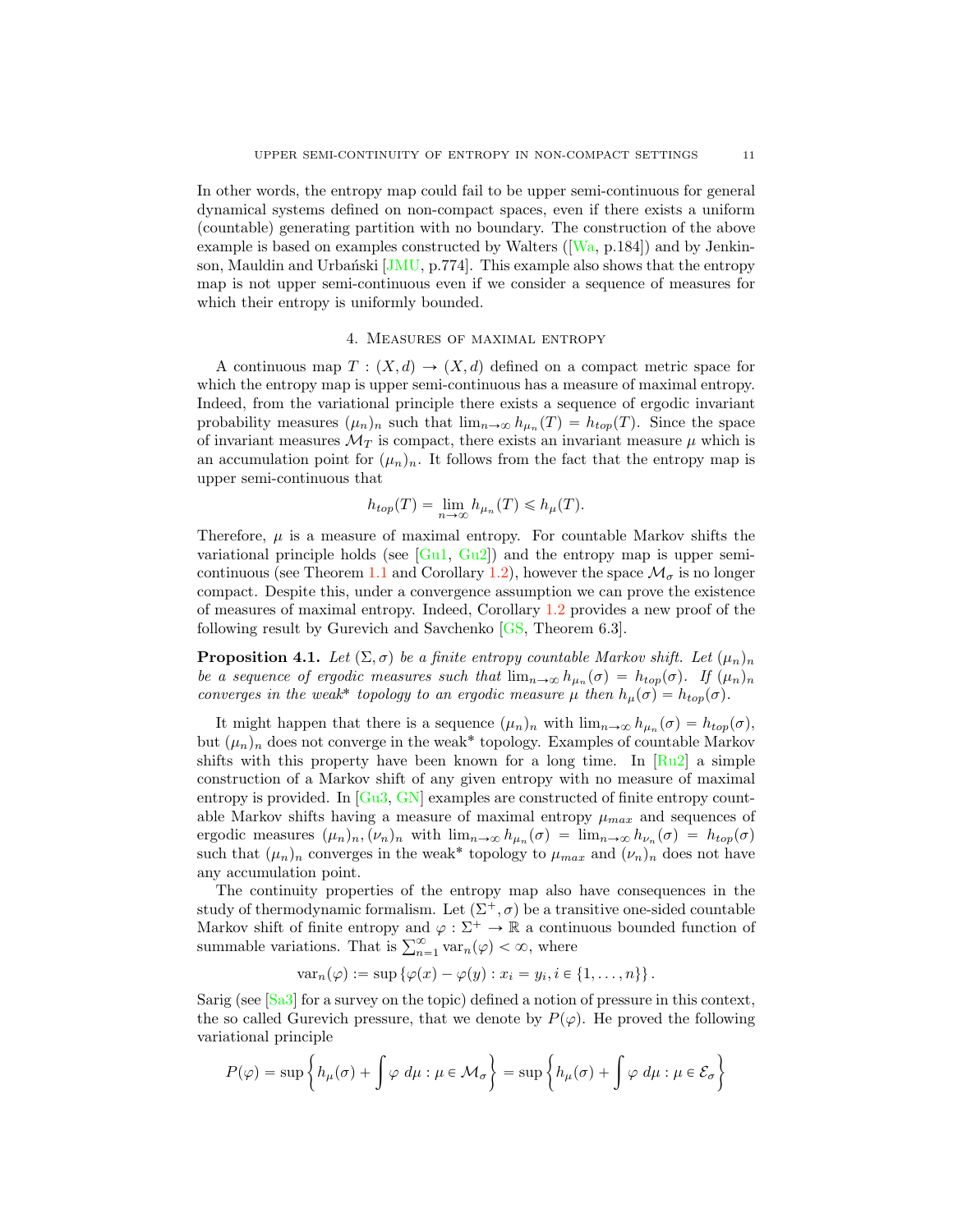A measure  $\mu \in \mathcal{M}_{\sigma}$  such that  $P(\varphi) = h_{\mu}(\sigma) + \int \varphi \ d\mu$  is called *equilibrium measure*. It directly follows from Corollary [1.2](#page-1-1) that

**Proposition 4.2.** *Let*  $(\Sigma^+, \sigma)$  *be a finite entropy countable Markov shift and*  $\varphi$ :  $\Sigma \to \mathbb{R}$  *a bounded function of summable variations. Let*  $(\mu_n)_n$  *be a sequence of ergodic measures such that*  $\lim_{n\to\infty} (h_{\mu_n}(\sigma) + \int \varphi \, d\mu_n) = P(\varphi)$ . If  $(\mu_n)_n$  converges *in the weak*<sup>\*</sup> *topology to an ergodic measure*  $\mu$  *then*  $P(\varphi) = h_{\mu}(\sigma) + \int \varphi \ d\mu$ .

Note that the thermodynamic formalism of a two-sided countable Markov shift can be reduced to the one-sided case (see [\[Sa3,](#page-14-18) Section 2.3]).

#### 5. Suspension flows

<span id="page-11-0"></span>Let  $(\Sigma, \sigma)$  be a finite entropy countable Markov shift and let  $\tau : \Sigma \to \mathbb{R}^+$ be a locally Hölder potential bounded away from zero. Consider the space  $Y =$  $\{(x, t) \in \Sigma \times \mathbb{R} : 0 \leq t \leq \tau(x)\}\$ , with the points  $(x, \tau(x))$  and  $(\sigma(x), 0)$  identified for each  $x \in \Sigma$ . The *suspension flow* over  $\Sigma$  with *roof function*  $\tau$  is the semi-flow  $\Phi = (\varphi_t)_{t \in \mathbb{R}}$  on Y defined by  $\varphi_t(x, s) = (x, s + t)$  whenever  $s + t \in [0, \tau(x)]$ . Denote by  $\mathcal{M}_{\Phi}$  the space of flow invariant probability measures. Let

$$
\mathcal{M}_{\sigma}(\tau) := \left\{ \mu \in \mathcal{M}_{\sigma} : \int \tau \, d\mu < \infty \right\}. \tag{5.1}
$$

It follows directly from results by Ambrose and Kakutani [\[AK\]](#page-13-20) that the map  $R: \mathcal{M}_{\sigma} \to \mathcal{M}_{\Phi}$ , defined by

$$
R(\mu) = \frac{(\mu \times \text{Leb})|_Y}{(\mu \times \text{Leb})(Y)},
$$

where Leb is the one-dimensional Lebesgue measure, is a bijection. Denote by  $\mathcal{E}_{\Phi}$ the set of ergodic flow invariant measures. Let  $F: Y \to \mathbb{R}$  be a continuous function. Define  $\Delta_F : \Sigma \to \mathbb{R}$  by

$$
\Delta_F(x) := \int_0^{\tau(x)} F(x, t) dt.
$$

Kac's Lemma states that if  $\nu\in\mathcal{M}_{\Phi}$  is an invariant measure that can be written as

$$
\nu = \frac{\mu \times \text{Leb}}{(\mu \times \text{Leb})(Y)},
$$

where  $\mu \in \mathcal{M}_{\sigma}$ , then

$$
\int_Y F \, d\nu = \frac{\int_{\Sigma} \Delta_F \, d\mu}{\int_{\Sigma} \tau \, d\mu}.
$$

The following Lemma describes the relation between weak<sup>\*</sup> convergence in  $\mathcal{M}_{\Phi}$ with that in  $\mathcal{M}_{\sigma}$ .

<span id="page-11-1"></span>**Lemma 5.1.** Let  $(\nu_n), \nu \in \mathcal{M}_{\Phi}$  be flow invariant probability measures such that

$$
\nu_n = \frac{\mu_n \times Leb}{\int \tau \ d\mu_n} \quad \text{and} \quad \nu = \frac{\mu_n \times Leb}{\int \tau \ d\mu_n}
$$

*where*  $(\mu_n)_n, \mu \in \mathcal{M}_{\sigma}$  *are shift invariant probability measures. If sequence*  $(\nu_n)_n$ *converges in the weak*˚ *topology to* ν *then*

$$
(\mu_n)_n \text{ converges in the weak* topology to } \mu \text{ and } \lim_{n \to \infty} \int \tau \, d\mu_n = \int \tau \, d\mu.
$$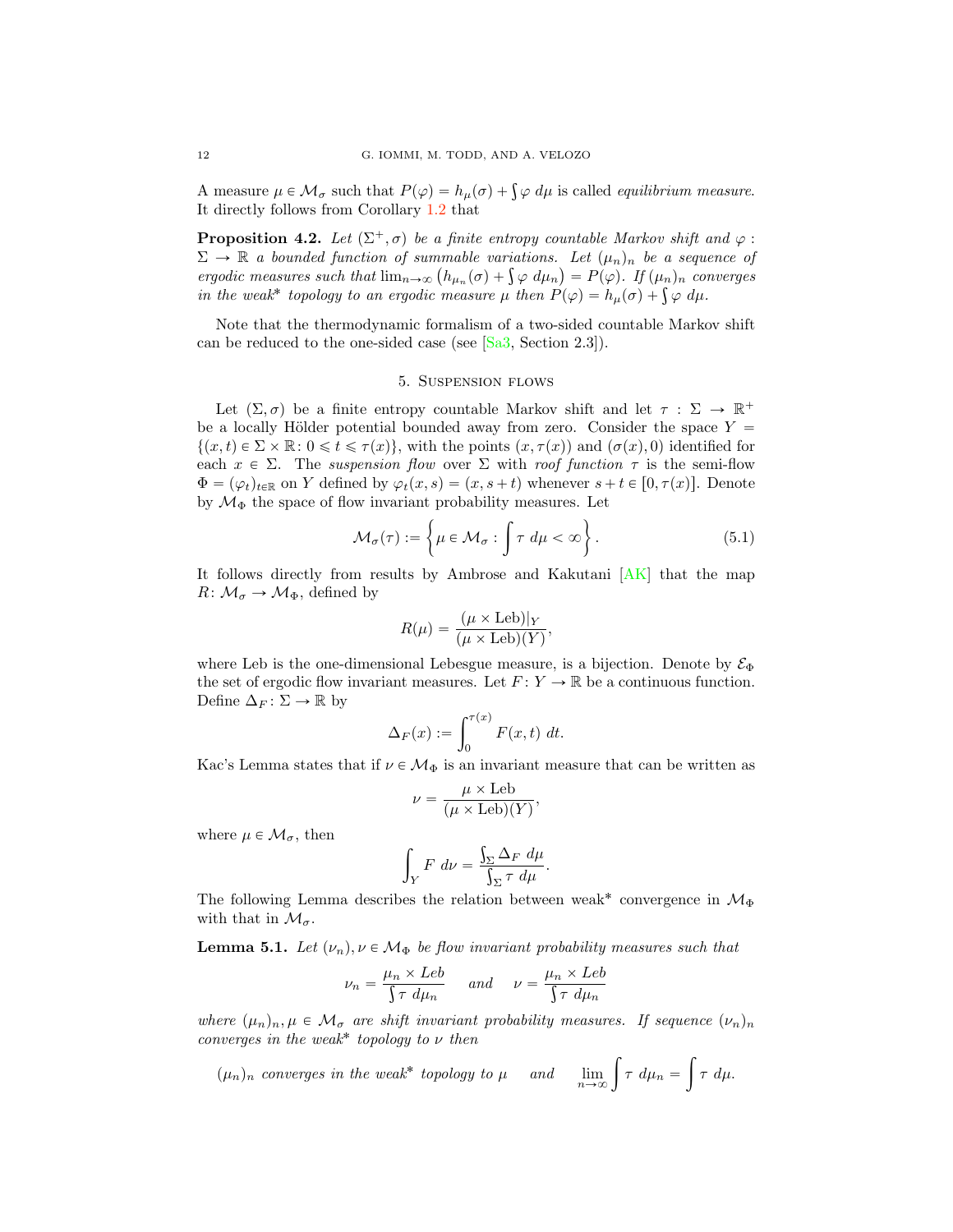*Proof.* Assume first that  $(\nu_n)_n$  converges in the weak<sup>\*</sup> topology to  $\nu$ . Let  $f : \Sigma \to \mathbb{R}$ be a bounded continuous function. Following Barreira, Radu and Wolf [\[BRW\]](#page-13-21) there exists a continuous function  $F:Y\rightarrow \mathbb{R}$  such that

<span id="page-12-0"></span>
$$
f(x) = \Delta_F(x) := \int_0^{\tau(x)} F(x, t) dt.
$$
 (5.2)

Indeed, define  $F(x, t) : Y \to \mathbb{R}$  by

$$
F(x,t) := \frac{f(x)}{\tau(x)} \psi' \left( \frac{t}{\tau(x)} \right),\,
$$

where  $\psi : [0, 1] \to [0, 1]$  is a  $C^1$  function such that  $\psi(0) = 0$ ,  $\psi(1) = 1$  and  $\psi'(0) =$  $\psi'(1) = 0$ . Note that since  $\tau$  is bounded away from zero,  $F(x, t)$  is continuous and bounded. Therefore

$$
\lim_{n \to \infty} \int F \, d\nu_n = \int F \, d\nu.
$$

By Kac's Lemma we have that

<span id="page-12-1"></span>
$$
\lim_{n \to \infty} \frac{\int \Delta_F \, d\mu_n}{\int \tau \, d\mu_n} = \frac{\int \Delta_F \, d\mu}{\int \tau \, d\mu}.
$$
\n(5.3)

In particular if  $f = 1$  is the constant function equal to one, we obtain

<span id="page-12-2"></span>
$$
\lim_{n \to \infty} \frac{\int \tau \, d\mu_n}{\int \tau \, d\mu} = 1. \tag{5.4}
$$

Let  $f : \Sigma \to \mathbb{R}$  be a bounded continuous function, then it follows from equations  $(5.2), (5.3)$  $(5.2), (5.3)$  $(5.2), (5.3)$  and  $(5.4)$  that

$$
\lim_{n \to \infty} \int f \, d\mu_n = \int f \, d\mu.
$$

Therefore  $(\mu_n)$  converges weak<sup>\*</sup> to  $\mu$ .  $\Box$ 

**Proposition 5.2.** *If*  $(\nu_n)_n$  *is a sequence of ergodic measures in*  $\mathcal{E}_{\Phi}$  *converging to an ergodic measure* ν*, then*

$$
\limsup_{n \to \infty} h_{\nu_n}(\Phi) \leq h_{\nu}(\Phi).
$$

*Proof.* Let  $(\nu_n)_n$  be a sequence in  $\mathcal{E}_{\Phi}$  that converges in the weak<sup>\*</sup> topology to  $\nu \in \mathcal{E}_{\Phi}$ . Note that there exists a sequence of ergodic measures  $(\mu_n)_n \in \mathcal{M}_{\sigma}$  and  $\mu \in \mathcal{M}_{\sigma}$  ergodic such that

$$
\nu_n = \frac{\mu_n \times \text{Leb}}{(\mu_n \times \text{Leb})(Y)} \text{ and } \nu = \frac{\mu \times \text{Leb}}{(\mu_n \times \text{Leb})(Y)}.
$$

By Abramov's formula [\[Ab\]](#page-13-22), for any  $\nu' \in \mathcal{M}_{\Phi}$ , with  $\nu' = \frac{\mu' \times \text{Leb}}{(\mu' \times \text{Leb})(Y)}$  we have that

$$
h_{\nu'}(\Phi) = \frac{h_{\mu'}(\sigma)}{\int \tau \, d\mu'}.
$$

Recall that by Lemma [5.1](#page-11-1) we have that  $\nu_n \to \nu$  in the weak<sup>\*</sup> topology implies that  $\mu_n \to \mu$  in the weak\* topology and  $\lim_{n \to \infty} \int \tau \, d\mu_n = \int \tau \, d\mu$ . Since  $h_{top}(\sigma) < \infty$  by Theorem [1.1](#page-1-0) or Corollary [1.2](#page-1-1) we have that

$$
\limsup_{n\to\infty} h_{\mu_n}(\sigma) \leq h_{\mu}(\sigma).
$$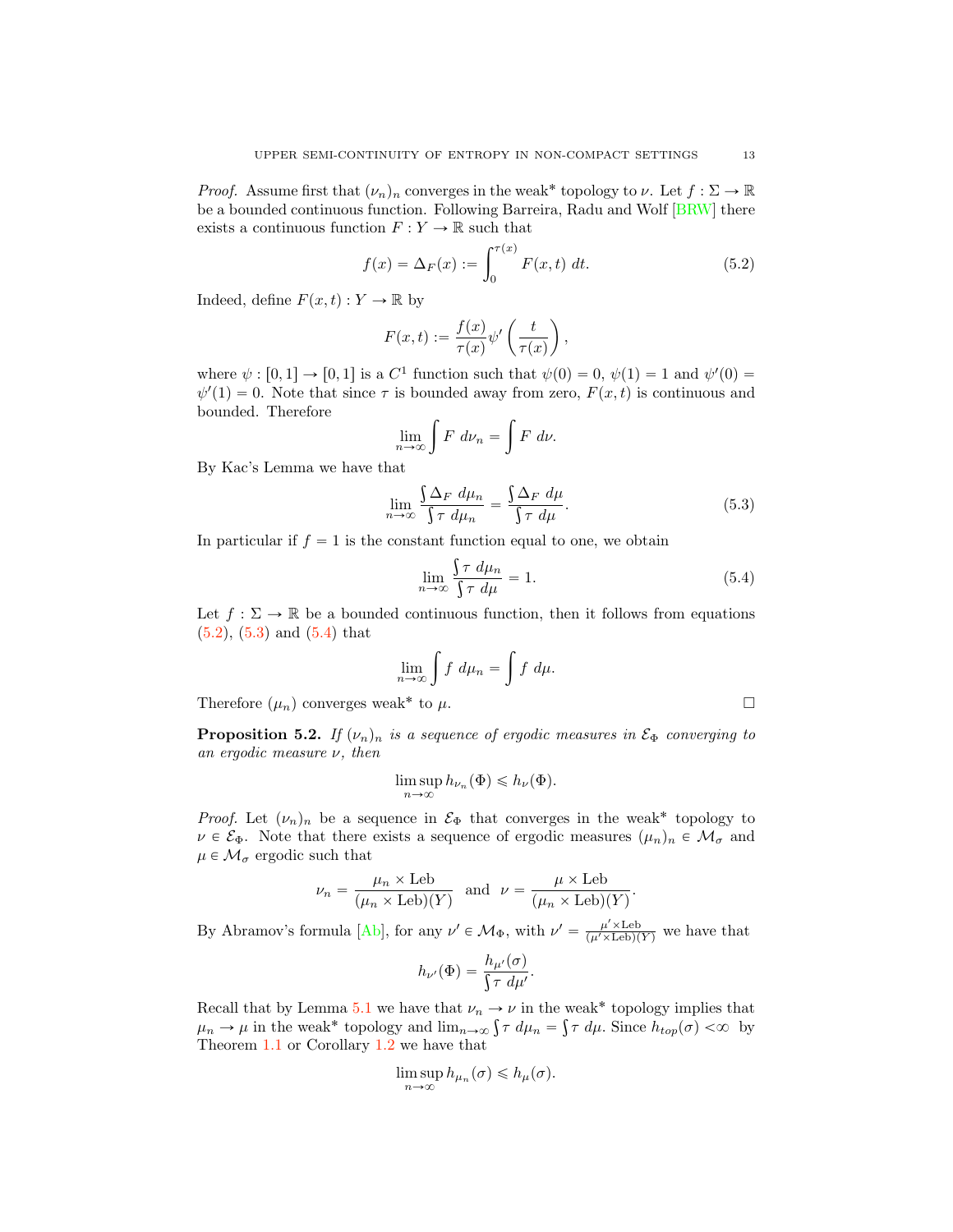Therefore,

$$
\limsup_{n \to \infty} h_{\nu_n}(\Phi) = \limsup_{n \to \infty} \frac{h_{\mu_n}(\sigma)}{\int \tau \, d\mu_n} = \frac{\limsup_{n \to \infty} h_{\mu_n}(\sigma)}{\int \tau \, d\mu} \le \frac{h_{\mu}(\sigma)}{\int \tau \, d\mu} = h_{\nu}(\Phi).
$$

## **REFERENCES**

- <span id="page-13-22"></span>[Ab] L.M. Abramov, On the entropy of a flow, Dokl. Akad. Nauk SSSR 128 (1959), 873-875.
- <span id="page-13-20"></span>[AK] W. Ambrose and S. Kakutani, Structure and continuity of measurable flows, Duke Math. J. 9 (1942), 25–42.
- <span id="page-13-21"></span>[BRW] L. Barreira, L. Radu and C. Wolf, Dimension of measures for suspension flows, Dyn. Syst. 19 (2004), 89–107.
- <span id="page-13-0"></span>[Bo1] R. Bowen, Entropy-expansive maps. Trans. Amer. Math. Soc. 164 (1972) 323–331.
- <span id="page-13-2"></span>[Bo2] R. Bowen, Equilibrium states and the ergodic theory of Anosov diffeomorphisms. Lecture Notes in Mathematics, Vol. 470. Springer-Verlag, Berlin-New York, 1975. i+108 pp.
- <span id="page-13-15"></span>[BBG] M. Boyle, J. Buzzi and R. Gómez, Borel isomorphism of SPR Markov shifts. Colloq. Math. 137 (2014), no. 1, 127–136.
- <span id="page-13-7"></span>[Bu1] J. Buzzi, *C<sup>r</sup>* surface diffeomorphisms with no maximal entropy measure. Ergodic Theory Dynam. Systems 34 (2014), no. 6, 1770–1793.
- <span id="page-13-3"></span>[Bu2] J. Buzzi, Bowen factors, their degree, and codings of surface diffeomorphisms. arXiv:1807.04017
- <span id="page-13-8"></span>[DPPS] F. Dal'Bo, M. Peigné, J. Picaud, A. Sambusetti. Convergence and Counting in Infinite Measure. Annales de l'Institut Fourier, 67 (2), (2017), 483–520.
- <span id="page-13-16"></span>[Da] Y. Daon, Bernoullicity of equilibrium measures on countable Markov shifts. Discrete Contin. Dyn. Syst. 33 (2013), no. 9, 4003–4015.
- <span id="page-13-1"></span>[De] M. Denker, *Measures with maximal entropy*. Théorie ergodique (Actes Journées Ergodiques, Rennes, 1973/1974), pp. 70–112. Lecture Notes in Math., Vol. 532, Springer, Berlin, 1976.
- <span id="page-13-14"></span>[DS] R. Dougal and R. Sharp Amenability, critical exponents of subgroups and growth of closed geodesics, Mathematische Annalen 365 (2016) 1359–1377.
- <span id="page-13-9"></span>[Do] T. Downarowicz, Entropy in dynamical systems. New Mathematical Monographs, 18. Cambridge University Press, Cambridge, 2011.
- <span id="page-13-12"></span>[Gu1] B.M. Gurevič, Topological entropy for denumerable Markov chains, Dokl. Akad. Nauk SSSR 10 (1969), 911–915.
- <span id="page-13-13"></span>[Gu2] B.M. Gurevič, Shift entropy and Markov measures in the path space of a denumerable graph, Dokl. Akad. Nauk SSSR 11 (1970), 744–747.
- <span id="page-13-18"></span>[Gu3] B.M. Gurevich, Convergence of a sequence of equilibrium measures corresponding to finite submatrices of an infinite nonnegative matrix. Dokl. Akad. Nauk 448 (2013), no. 6, 633–636
- <span id="page-13-19"></span>[GN] B.M. Gurevich and O.R. Novokreschenova, On asymptotic properties of equilibrium measures corresponding to finite submatrices of infinite nonnegative matrices. J. Dyn. Control Syst. 19 (2013), no. 3, 327–347
- <span id="page-13-17"></span>[GS] B.M. Gurevich and S.V. Savchenko, Thermodynamic formalism for symbolic Markov chains with a countable number of states. Uspekhi Mat. Nauk 53 (1998), no. 2 (320), 3–106
- <span id="page-13-5"></span>[H1] M. Hochman, Isomorphism and embedding of Borel systems on full sets. Acta Appl. Math. 126 (2013), 187–201.
- <span id="page-13-6"></span>[H2] M. Hochman, Every Borel automorphism without finite invariant measures admits a two-set generator To appear in Journal of the European Mathematical Society,
- <span id="page-13-11"></span>[JMU] O. Jenkinson, R.D. Mauldin and M. Urbański, Zero temperature limits of Gibbsequilibrium states for countable alphabet subshifts of finite type. J. Stat. Phys. 119 (2005), no. 3-4, 765–776.
- <span id="page-13-10"></span>[Kl] A. Klenke, Probability theory. A comprehensive course. Second edition. Translation from the German edition. Universitext. Springer, London, 2014. xii+638 pp.
- <span id="page-13-4"></span>[Kr] W. Krieger, On entropy and generators of measure-preserving transformations Trans. Amer. Math. Soc. 149 (1970) 453–464.